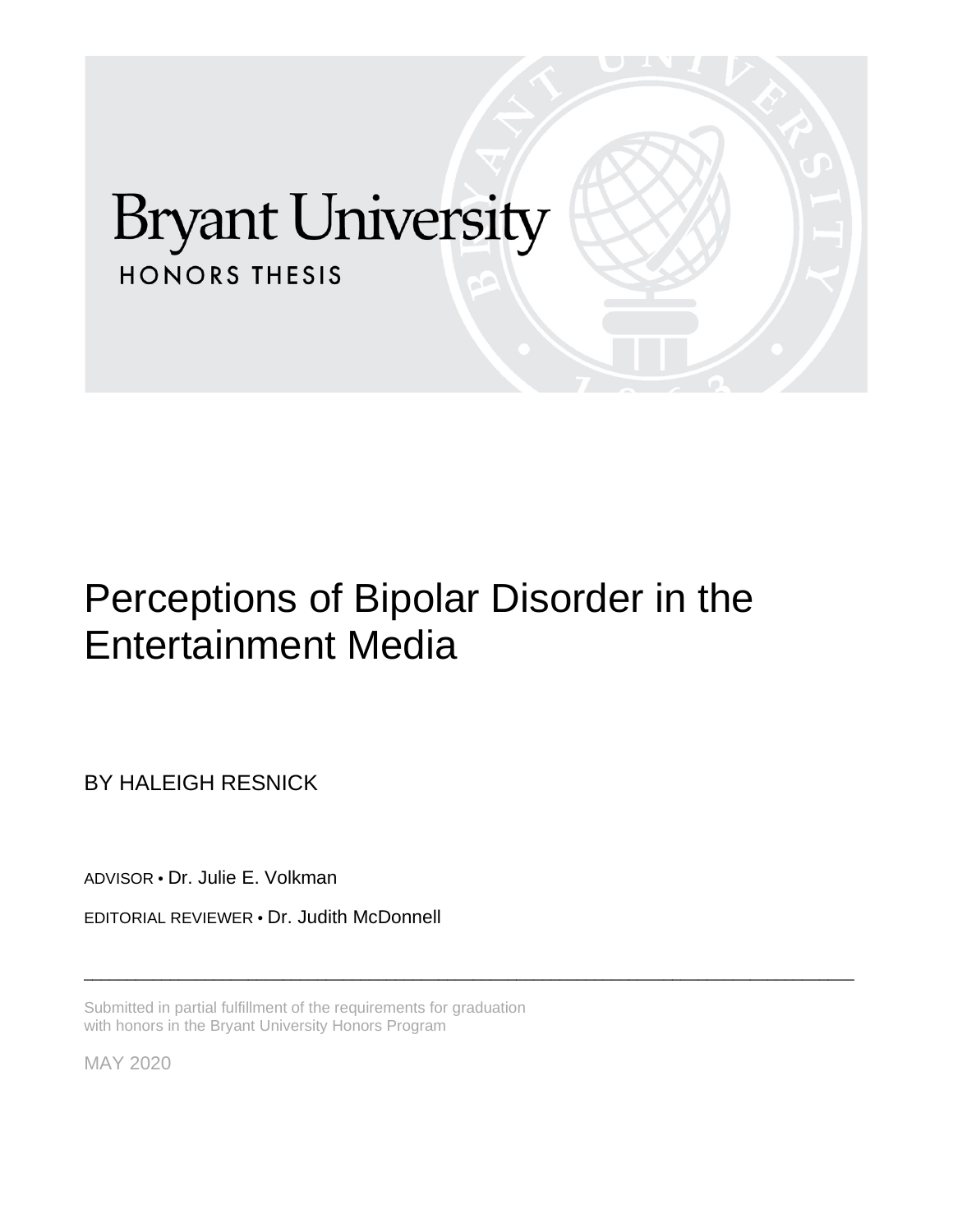## **Perceptions of Bipolar Disorder in the Entertainment Media**

Bryant University Honors Program Honors Thesis Student's Name: Haleigh Resnick Faculty Advisor: Dr. Julie E. Volkman Editorial Reviewer: Dr. Judith McDonnell May 2020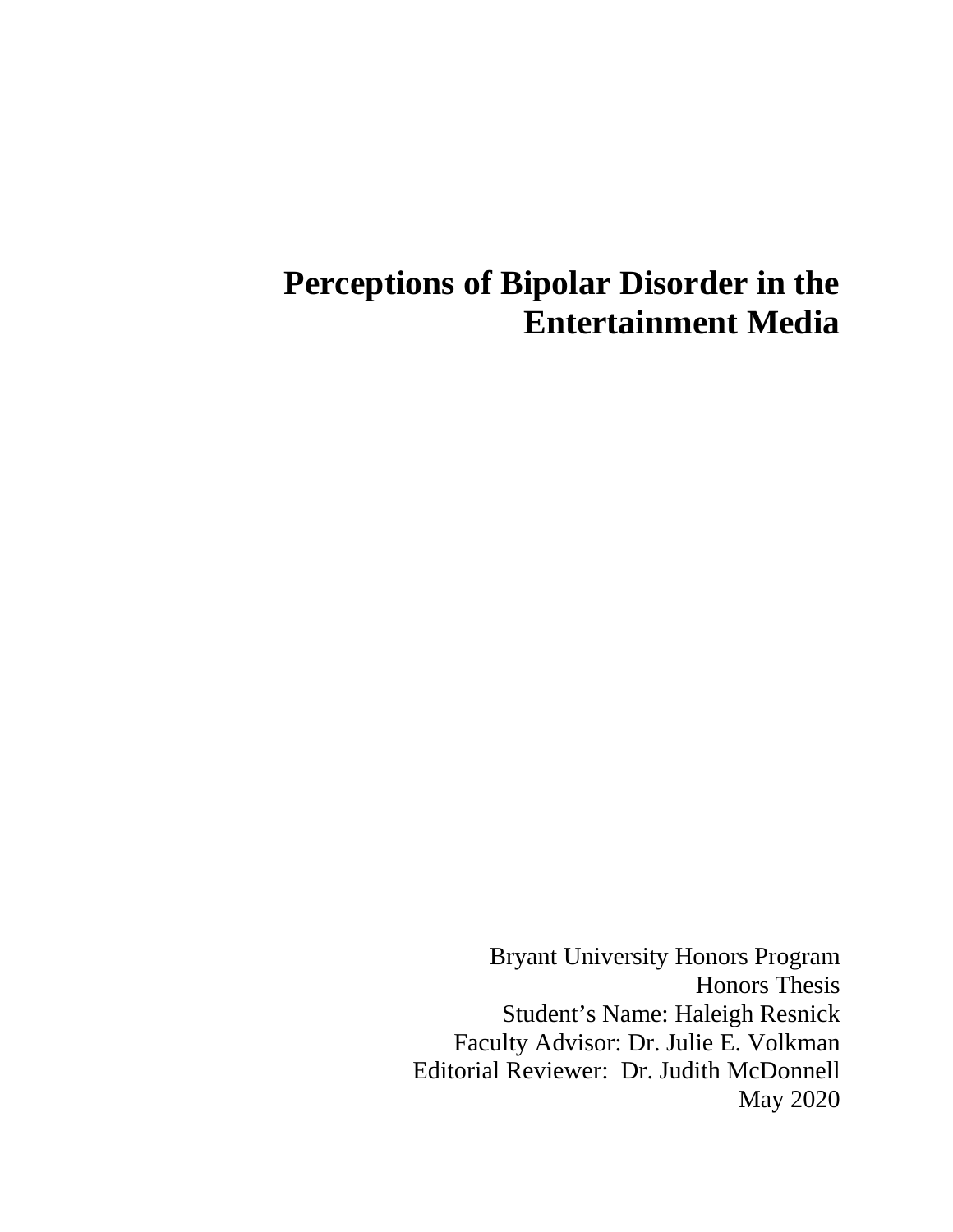### **Table of Contents**

| Appendix $A$ – Number of TV households in the United States from season 2000-2001 to |    |
|--------------------------------------------------------------------------------------|----|
|                                                                                      | 28 |
|                                                                                      |    |
|                                                                                      |    |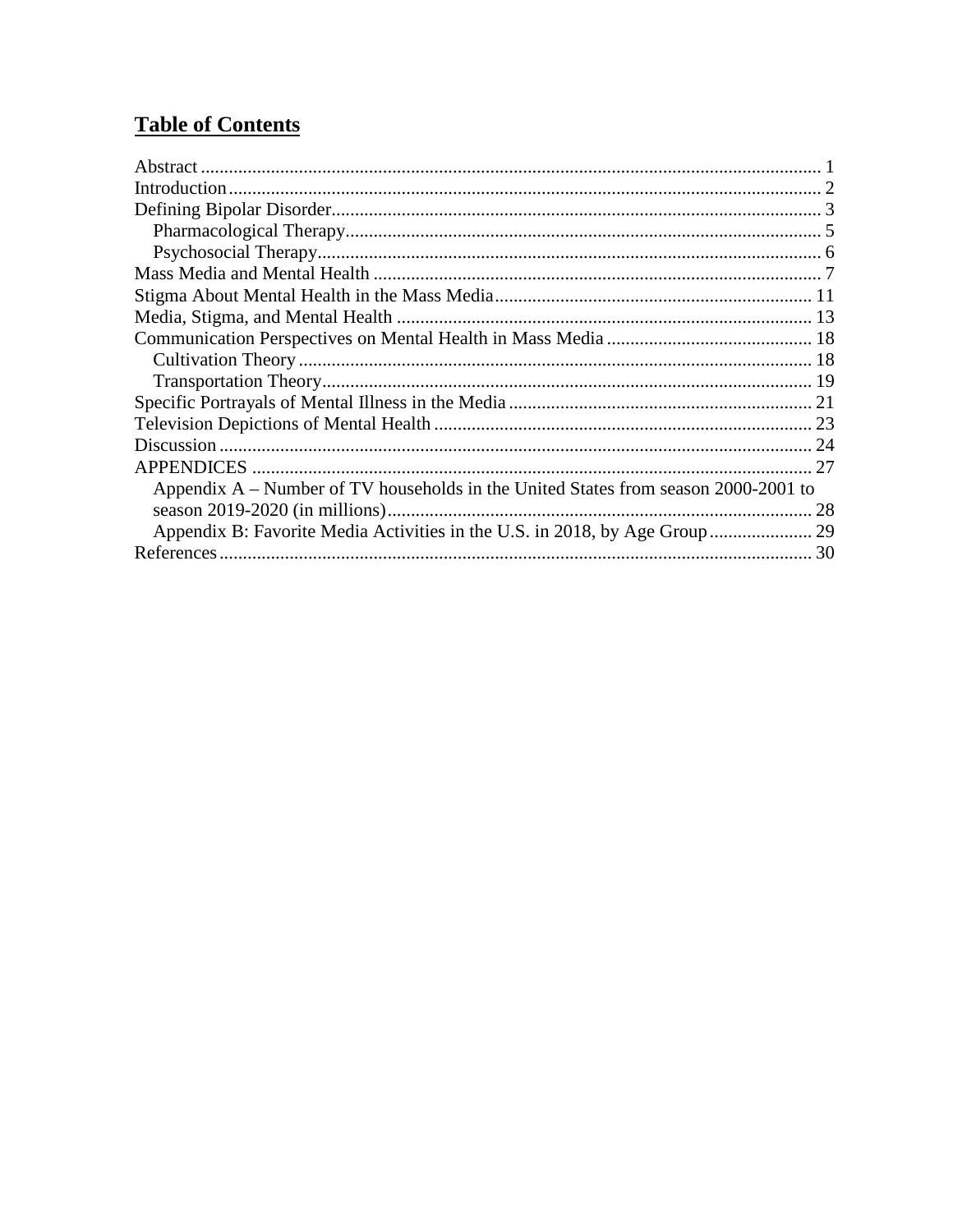#### <span id="page-3-0"></span>**ABSTRACT**

This is a literature review of empirical research.

This literature review provides an overview of how mental health conditions, specifically bipolar disorder, are depicted in the media (television and movies) by examining relevant empirical research. The review also includes how stigmas are perpetuated in these media depictions.

This literature review included an extensive review of published literature in the past 50 years about mental health and bipolar disorder depictions in media (television and movies). Studies were included for their relevance on mental health conditions generally, and any specifics related to bipolar disorder. Studies were read for key statements about stigmas, application of media effects perspectives and how depictions informed audiences about mental health. The literature review highlights that many of the media depictions of those with mental health conditions, and bipolar disorder, are negative. The media relies upon negative stereotypes of those with mental health disorders, which in turn leads to negatively informed perceptions by viewers.

There is a need to educate the media about bipolar disorder and mental health conditions. Improving mental health depictions in the media could help reduce stigmas associated with mental health.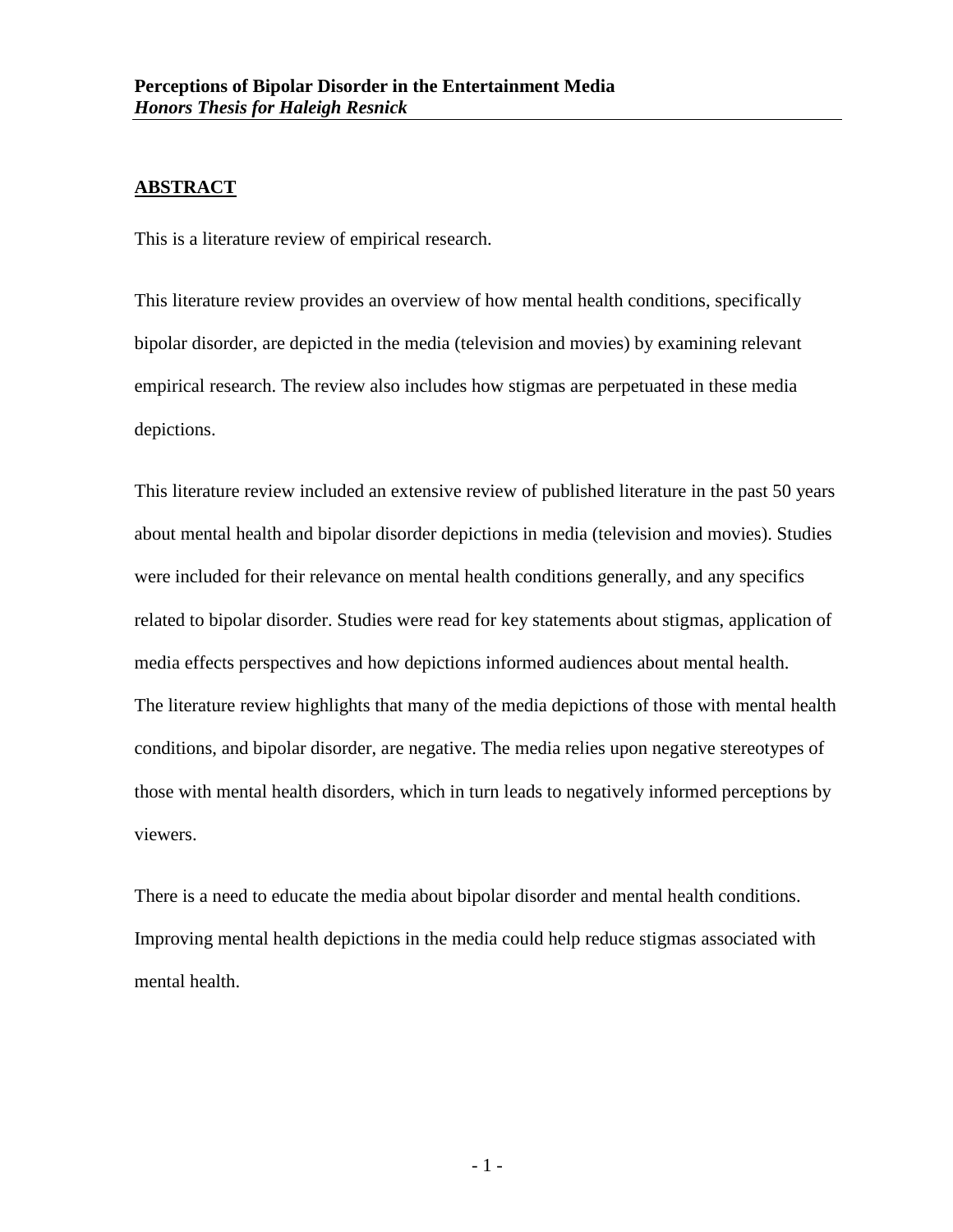#### <span id="page-4-0"></span>**INTRODUCTION**

There is a need for more research surrounding whether certain mediums in the entertainment media are causing viewers to form perceptions about bipolar disorder. From prior experiences it seems that the entertainment media is causing its viewers to form negative perceptions about bipolar disorder. One objective for this project is for individuals to become more educated on bipolar disorder and the role that the entertainment media plays in affecting perceptions surrounding the mental health condition. This report can additionally assist individuals who have bipolar disorder in hopes that it can bring more awareness about the mental health condition and potentially make it easier for certain individuals to publicly come out with their mental health diagnosis.

It seems a majority of entertainment media depicts characters who have bipolar disorder in anything but a positive light. The literature cited in this literature review helped to provide evidence that the entertainment media is causing the individuals who watch certain programs to form perceptions about bipolar disorder.

This topic is important to research because many people struggle with living with bipolar disorder every day. Hopefully, this literature review will spark researchers to further explore this topic since there currently is a lack of data surrounding it. If more research begins to be conducted, it will educate the public about how the media portrays health issues, such as bipolar disorder. Educating individuals on what bipolar disorder is, as well as shed light onto the incorrect depictions that entertainment media shows on screen, might help to break certain stigmas and stereotypes associated with the mental health condition.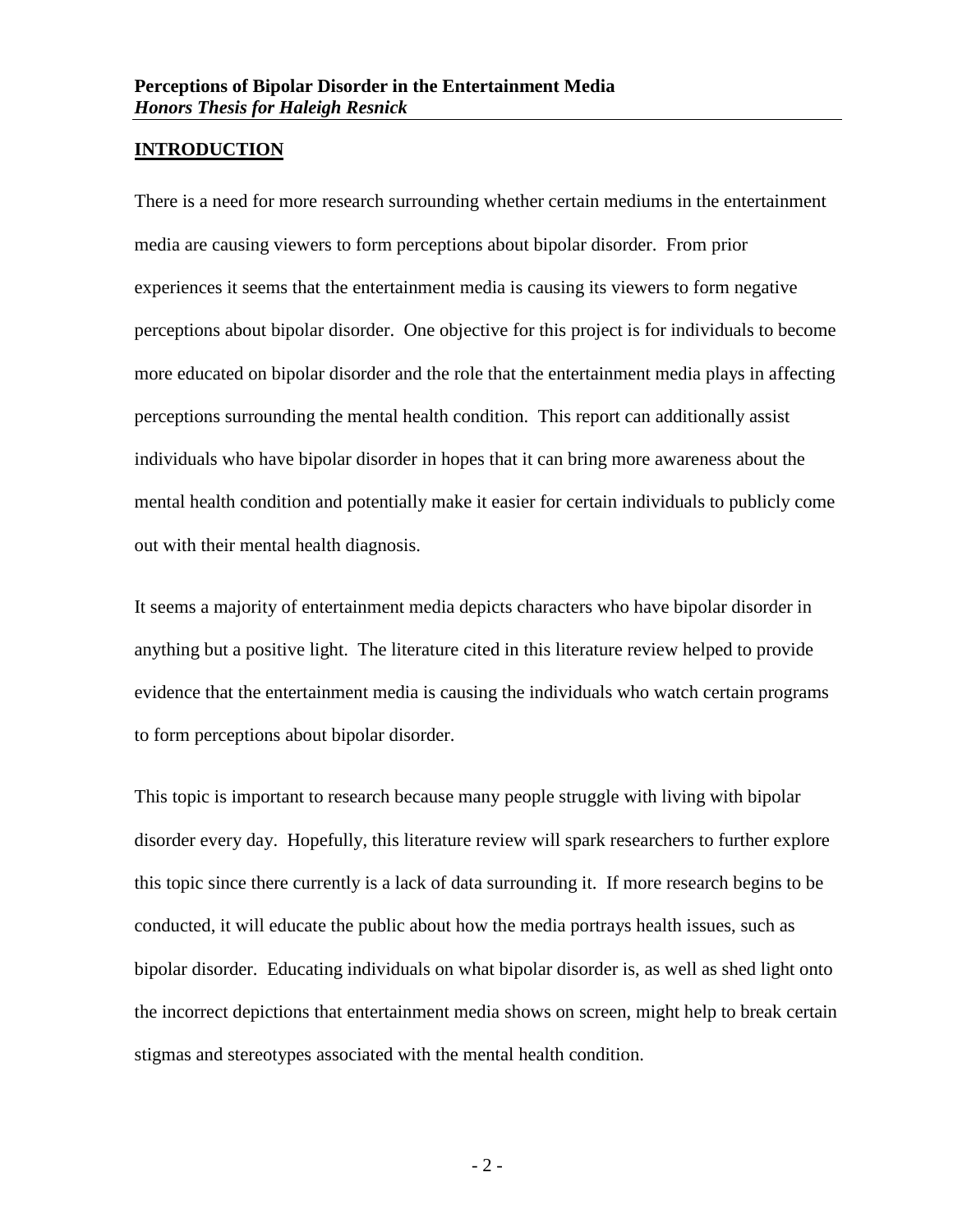#### <span id="page-5-0"></span>**DEFINING BIPOLAR DISORDER**

Bipolar disorders I and II are recognized by the American Psychiatric Association's Diagnostic and Statistical Manual of Mental Disorders (DSM-IV) as a "group of brain disorders that cause extreme fluctuation in a person's mood, energy, and ability to function" (Truschel and Montero, 2019, para. 1). Conditions that often occur concurrently with bipolar II disorder include panic disorder, panic attacks, generalized anxiety disorder (GAD), social phobia, and obsessive-compulsive disorder (OCD) (Parker, 2012).

The National Alliance on Mental Illness (NAMI) further defines bipolar disorder as "a mental illness that causes dramatic shifts in a person's mood, energy and ability to think clearly. People with bipolar experience high and low moods—known as mania and depression which differ from the typical ups-and-downs most people experience" (NAMI, 2017, para. 1). Bipolar disorder ranges between the two different classifications: bipolar I disorder and bipolar II disorder. According to NAMI, bipolar I disorder is "an illness in which people have experienced one or more episodes of mania. Most people diagnosed with bipolar I will have episodes of both mania and depression, though an episode of depression is not necessary for a diagnosis" (NAMI, 2017, para. 15). In terms of bipolar II disorder, NAMI states that it "is a subset of bipolar disorder in which people experience depressive episodes shifting back and forth with hypomanic episodes, but never a "full" manic episode" (NAMI, 2017, para.16).

The World Health Organization (WHO) (WHO, 2019) found that bipolar disorder "affects about 45 million people worldwide" (WHO, 2019, para. 7). Specifically in the United States, NAMI has found that bipolar disorder "affects men and women equally, with about 2.8% [estimated 7 million people] of U.S. adults experiencing bipolar disorder each year.

- 3 -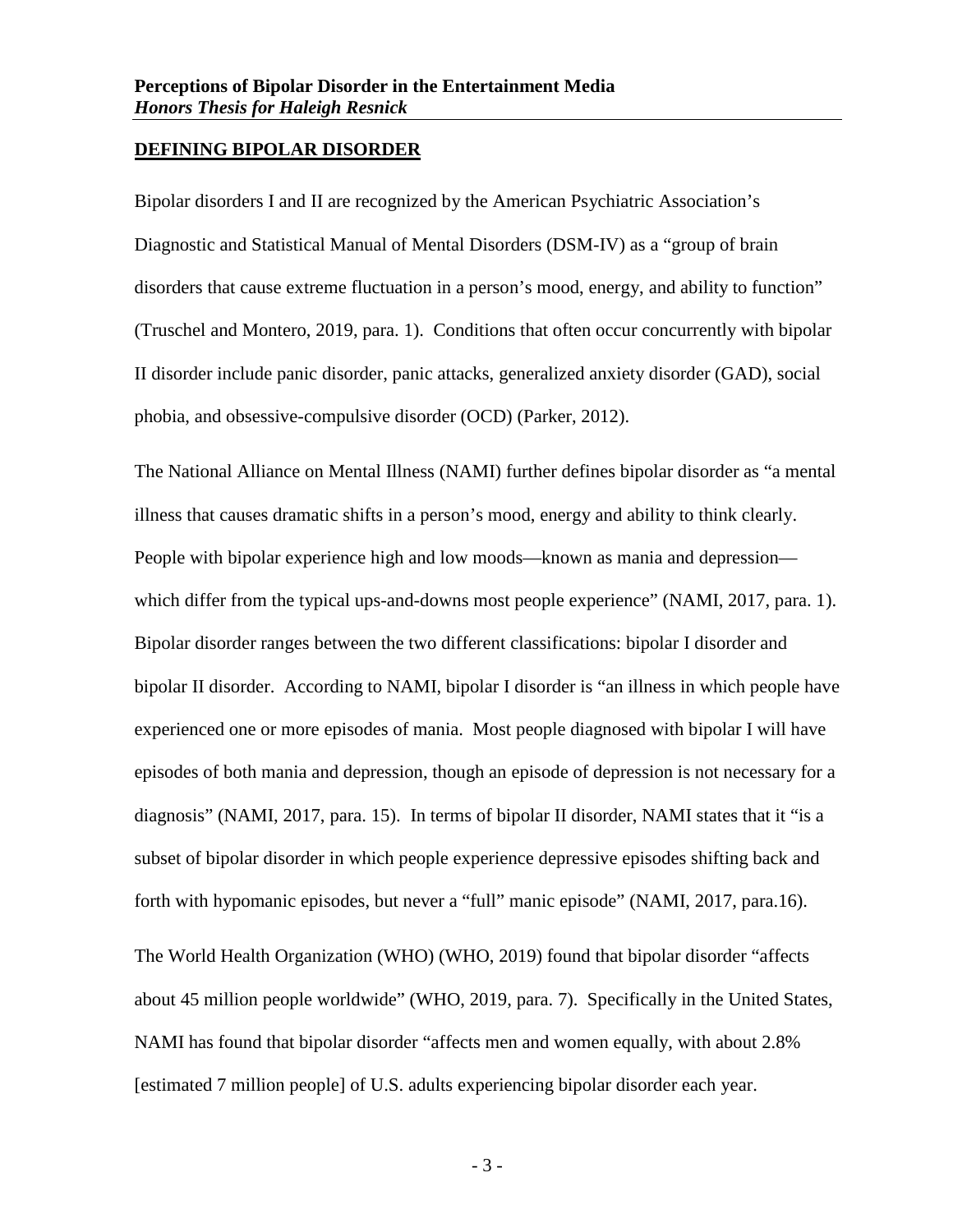Approximately 83% of cases of bipolar disorder are classified as 'severe'" (NAMI, 2017, para. 2). According to the National Institute of Mental Health (NIMH), the Sheehan Disability Scale was used to determine the degree of impairment, ranged from moderate to serious, of adults in the past year (2001-2003) who have been diagnosed with bipolar disorder (NIMH, 2017). Using data from National Comorbidity Survey Replication (NCS-R), the NIMH found that "an estimated 82.9% of people with bipolar disorder had serious impairment, the highest percent serious impairment among mood disorders" (NIMH, 2017, para. 5).

The treatment plans, commonly referred to by medical professionals as 'well-being plans' for bipolar II disorder are highly individualized, varying from patient to patient. The ideology behind the 'well-being plan'

involves more than simply a plan for avoiding symptoms or keeping bipolar II disorder in check. It aims first and foremost to inform, keep safe, and to protect form the risk of episodes. Secondly, when the time is right, it seeks to remind, inspire, and challenge the individual to take measured steps towards adding value to his/her life, thus creating a more interesting and fulfilling experience. Thirdly, it works towards a more robust sense of self, which can then act as a protection against further episodes, buffering against depression and diluting the impulse to escape into hypomanic periods (Parker, 2012, p. 152).

These individualized threefold plans allow for personal growth for the affected individual and work toward increasing her quality of life.

The most used strategies [include]: a commitment to getting adequate sleep, being aware of warning signs and triggers, keeping stress to a manageable level, taking

- 4 -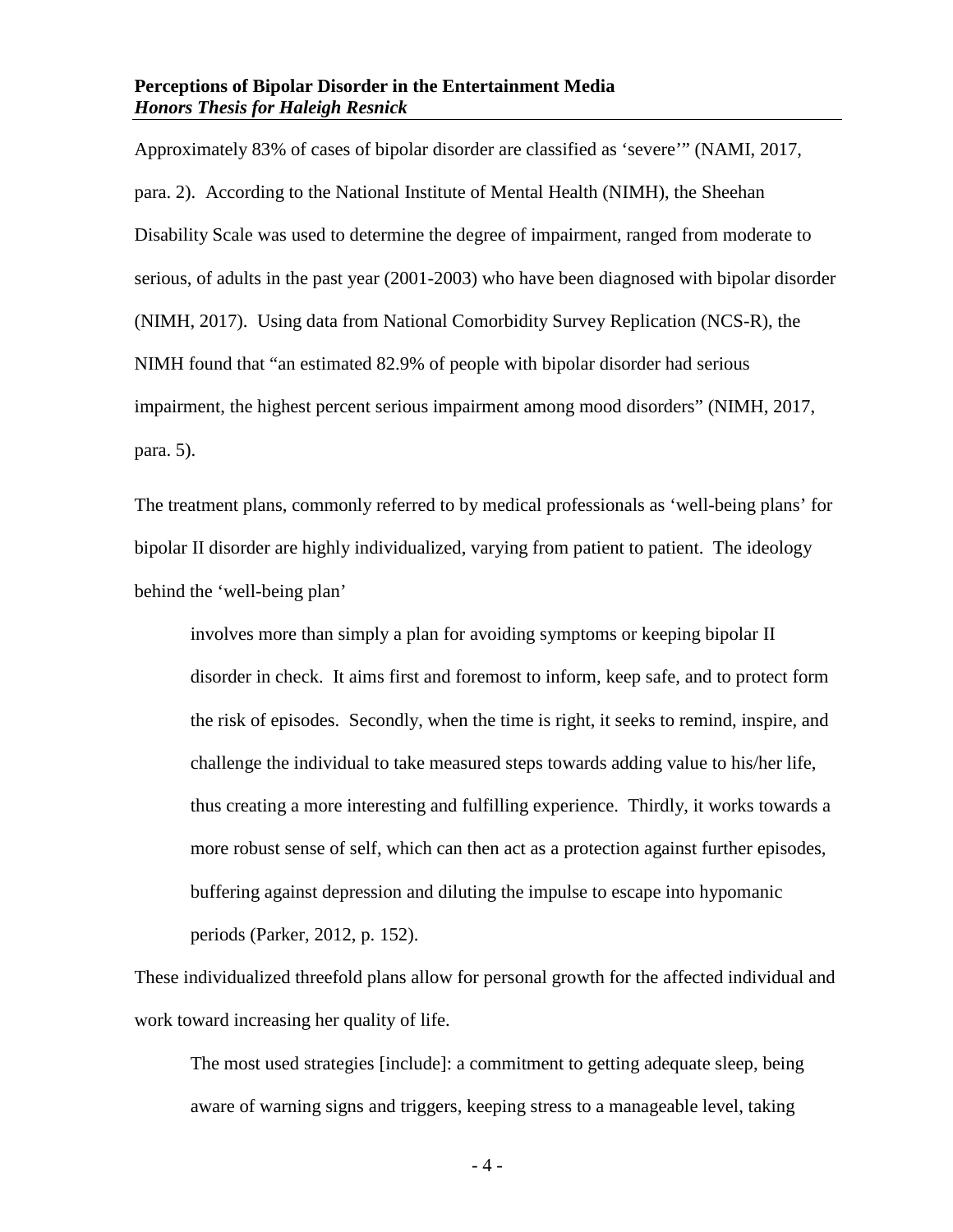appropriate medication and making use of compassionate social and professional supports. Some people [make] major lifestyle changes, while others [stay] well with only very minor adjustments (Parker, 2012, p. 151).

The key to managing bipolar disorder II relates to the affected individual finding and maintaining a healthy balance of self-monitoring. A person who has been diagnosed with bipolar II disorder "must become willing to take on the responsibility for, or stewardship of, his/her own 'well-being plan' – namely, a set of strategies developed with the unique needs and interests of the individual in mind, aimed at helping him/her achieve a health and satisfying lifestyle, and usually developed collaboratively with health professionals, family, and/or friends" (Parker, 2012, p. 151-152).

The largest component of treating a patient with bipolar II disorder relates to mood stabilization. The two types of therapy that patients can be treated with, based on their symptoms, needs, and responses to treatment, are pharmacological therapy and psychosocial therapy.

#### <span id="page-7-0"></span>Pharmacological Therapy

Pharmacological therapy involves three classifications of drugs: mood stabilizers, atypical antipsychotics, and antidepressants (Substance Abuse and Mental Health Services Administration Advisory (SAMHSA, 2016). In accordance with pharmacological therapy, "a study describing prescription patterns for 500 bipolar patients in a US psychiatric academic setting showed that lithium and anticonvulsants [mood stabilizers] are commonly used in the treatment of BP II (bipolar II disorder) patients referred from the community" (Parker, 2012, p. 114; see also: Ghaemi et al., 2006a). In a later report, "BP II patients showed a 98%

- 5 -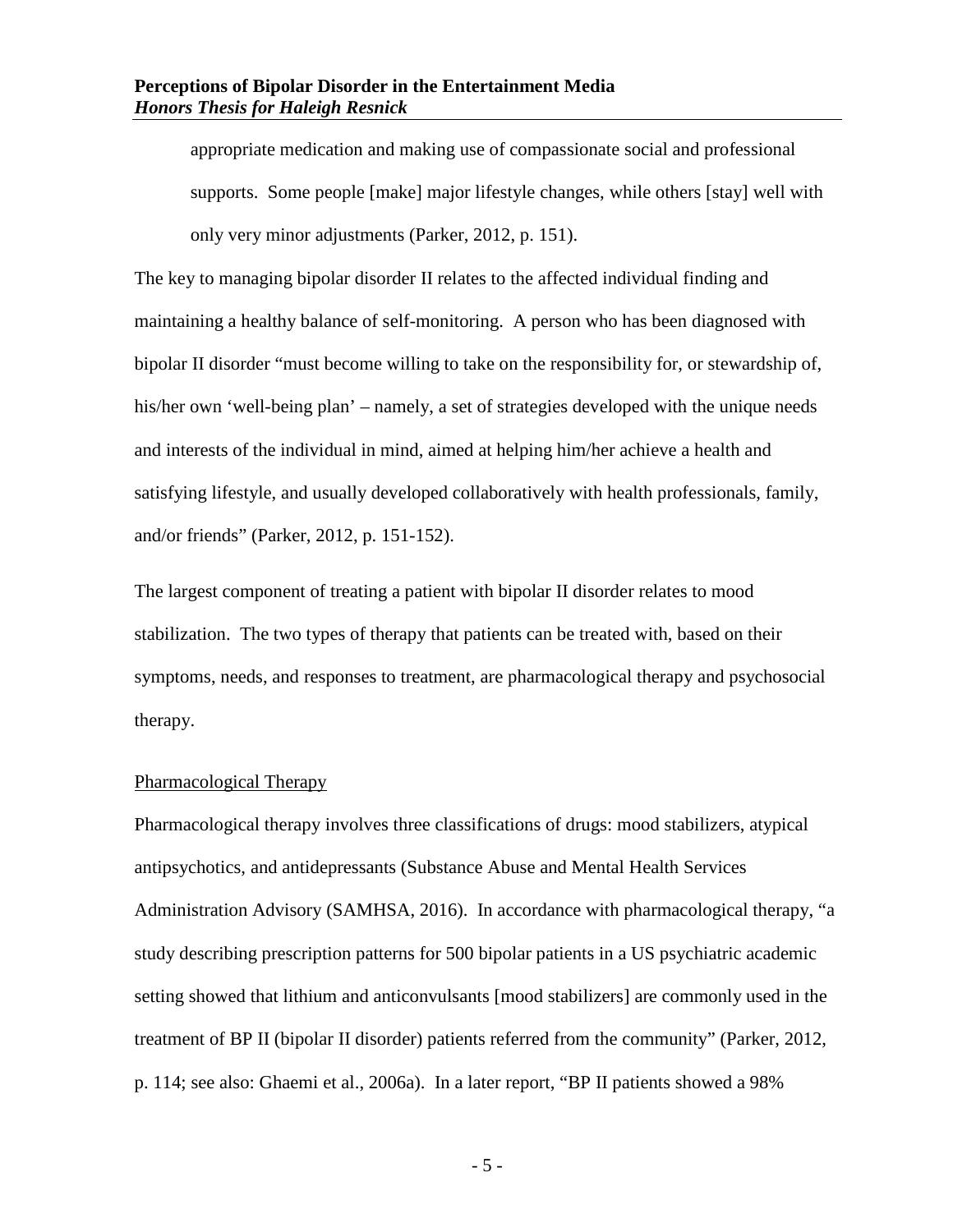reduction in hospitalization rates during lithium treatment, as well as a decrease in the percentage of time spent ill and recurrence of mood episodes by 80% and 68% respectively (Parker, 2012, p. 120; see also: Tondo et al., 1998). Although there are many routes a psychiatrist can take in relation to medication management, it can be a very long and tiring process to find the right 'concoction' of medication(s) and doses of the medication(s) for patients who are seeking treatment.

#### <span id="page-8-0"></span>Psychosocial Therapy

Psychosocial therapy involves three main treatment approaches: cognitive-behavioral therapy

(CBT), family-focuses therapy (FFT), and interpersonal and social rhythm therapy (IPSRT)

(SAMHSA, 2016). CBT

uses a process called cognitive restructuring, in which an individual learns to identify harmful or negative patterns of thoughts, behaviors, and beliefs and to modify them into more balanced patterns. The goal is to decrease the individual's degree of emotional distress over troubling situations (SAMHSA, 2016, p. 5).

FFT is geared more toward the family of the individual who has bipolar disorder. The purpose of FFT is to "FFT help families understand bipolar disorder, develop coping strategies, and learn to recognize when a new depressive or manic/hypomanic episode may be beginning" (SAMHSA, 2016, p. 5). The most intricate treatment is IPSRT, which includes three components:

• *Psychoeducation* focuses on information about bipolar disorder, treatment options (and possible side effects), and early warning signs of a new depressive or manic/hypomanic episode.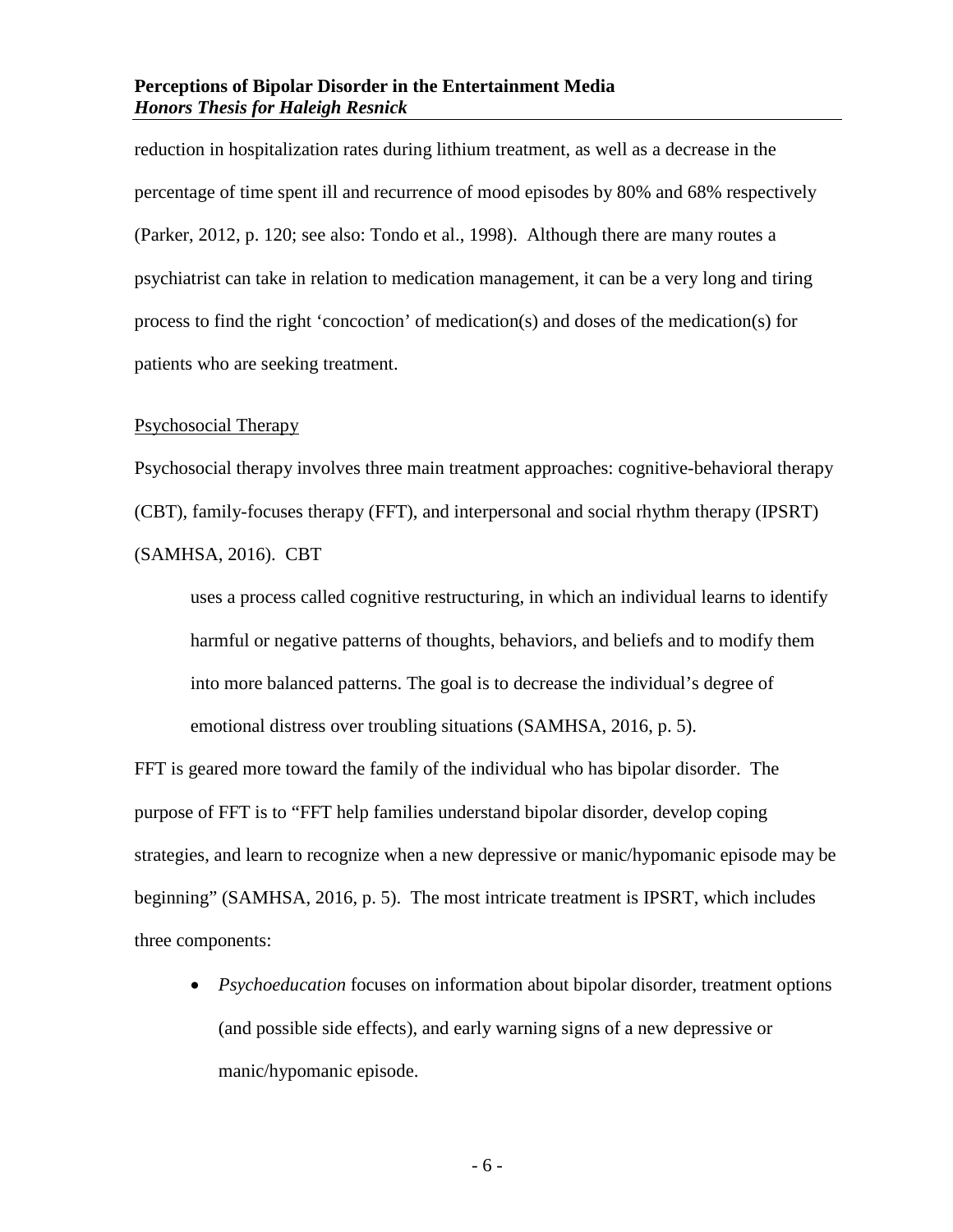- *Social rhythm therapy* focuses on identifying situations that may upset life routines and developing ways to stabilize life routines, to reduce emotional distress.
- *Interpersonal psychotherapy* focuses on the ways that interpersonal problems (such as grief, role transitions, or disputes) may be related to changes in mood that may signal the beginning of new mood episodes, such as new or increased depression or mania/hypomania (SAMHSA, 2016, p. 5-6).

Similarly to pharmacological therapy, psychosocial therapy involves trial and error in order to see which treatment plan is most effective for the patient.

#### <span id="page-9-0"></span>**MASS MEDIA AND MENTAL HEALTH**

Krantz-Kent examined the time period of 2013-2017 to see how much time individuals in the United States spend watching television. She found that "U.S. civilian noninstitutional population ages 15 and older spent an average of 2 hours 46 minutes per day watching TV" (Krantz-Kent, 2018, p. 2). Of those individuals who are 15 or older, "79.2 percent spent some time watching TV on a given day in the period from 2013–2017" (Krantz-Kent, 2018, p. 5). In terms of the months that people spent watching television the most, individuals watched television "just shy of 3 hours per day (2 hours 54 minutes) in October through March of 2013–17, and a quarter of an hour less per day (2 hours 39 minutes) in April through September" (Krantz-Kent, 2018, p. 8). Of the "nearly 80 percent of the population ages 15 and older who watched TV on a given day, a majority did so each hour between 8 p.m. and 10 p.m." (Krantz-Kent, 2018, p. 8).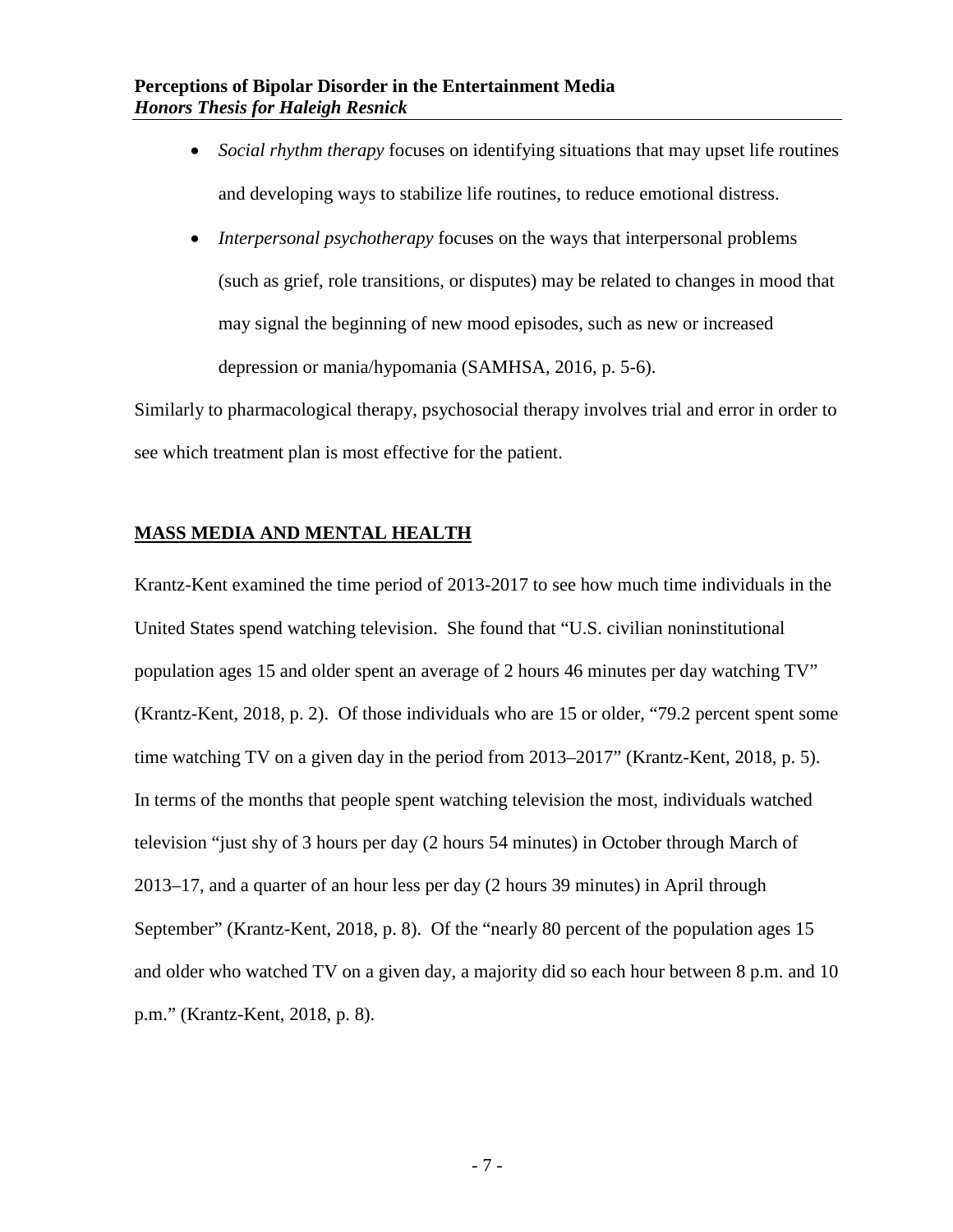In Tukachinsky, Mastro, and Yarchi's study (2017), the concept that prime-time television portrays "recurring characters with whom viewers can identify and form meaningful parasocial bonds" (Tukachinsky, Mastro, and Yarchi, 2017, p. 539) was investigated. Furthering this idea, "such involvement, in turn, fosters social learning, facilitates persuasion, and (depending on the manner in which groups are represented) can attenuate self-esteem and promote internalization of stigmas and social stereotypes" (Tukachinsky, Mastro, and Yarchi, 2017, p. 539; see also: Tukachinsky and Tokunaga, 2013). Although the focus of the study remains on the effect that prime-time television has on Latino and Black American racial stereotypes, it provides profound evidence that supports the following, "exposure to mainstream U.S. media [involving marginalized group members] contributes to perceptions of prejudice and discrimination against [such individuals] in U.S. society" (Tukachinsky, Mastro, and Yarchi, 2017, p. 543). Referring to Tajfel and Turner's study (1986), the researchers reference social identity theory and how "group memberships can constitute a central facet of one's identity" (Tukachinsky, Mastro, and Yarchi, 2017, p. 541; see also: Tajfel and Turner, 1986).

Adding onto Tajfel and Turner's study, Tukachinsky, Mastro, and Yarchi reflect on the concept that "belonging to an esteemed group is psychologically rewarding (potentially boosting self-concept, esteem, and attitudes toward one's group), whereas association with a devalued group can have negative psychological consequences (including a deflated sense of self-worth and group esteem, among others)" (Tukachinsky, Mastro, and Yarchi, 2017, p. 541). This research can be closely related to the depictions of mental health in the mass media. Typically, characters who are portrayed to have a mental illness in such programs are associated with behaving and acting in a negative and self-destructive manner.

- 8 -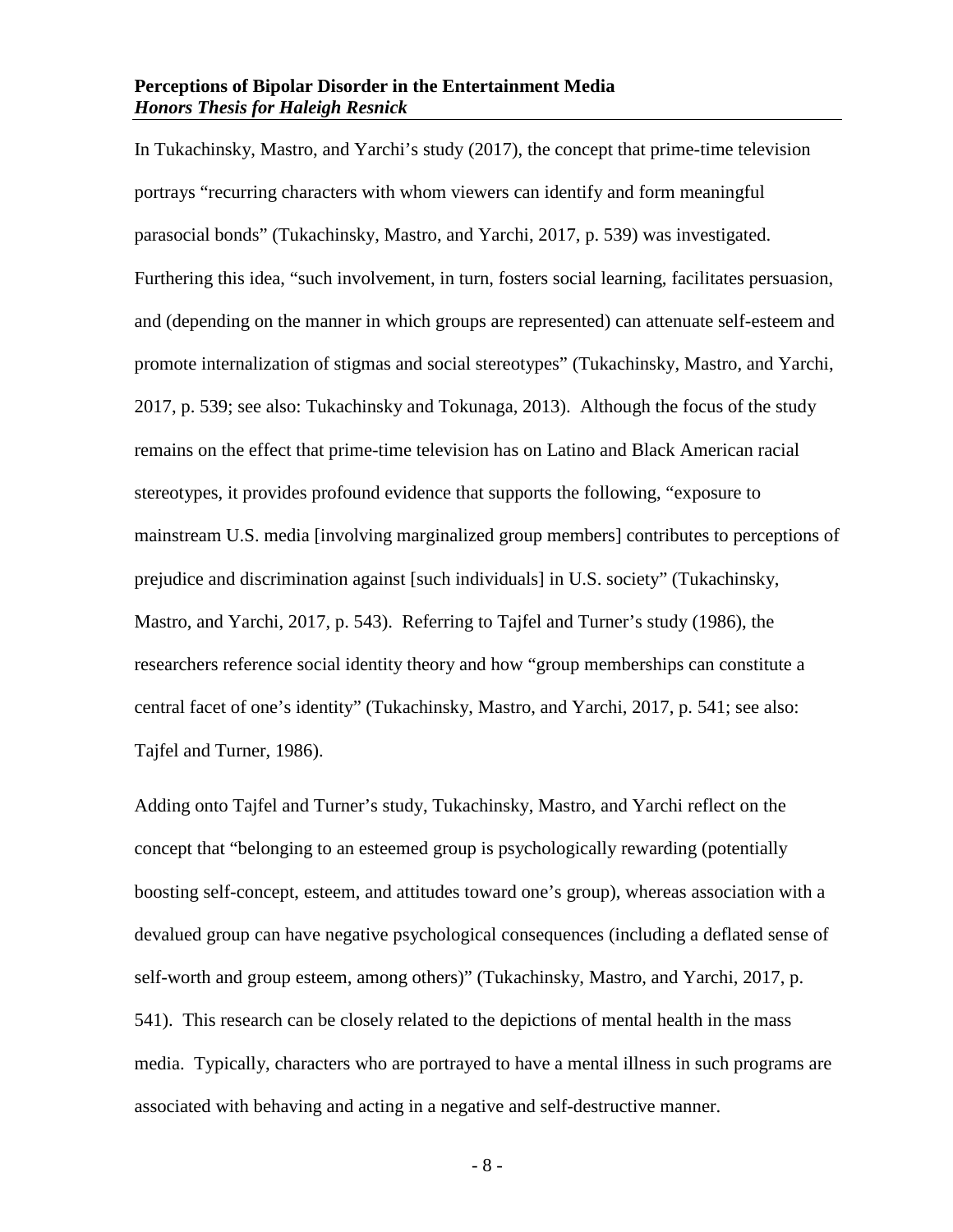Expanding the conversation beyond the effects on ethnic minorities and toward the effects on ingroup attitudes, Tukachinsky, Mastro, and Yarchi note that it is "not surprising that media exposure has the potential to pose a social identity threat and lower group members' personal and group esteem when negative and unfavorable messages about one's group are presented" (Tukachinsky, Mastro, and Yarchi, 2017, p. 541). Supported by Schmader and Lickel's study (2006),

these findings are consistent with [their] research on social identity threat which indicates that marginalized group members may experience negative emotions such as vicarious shame when negative stereotypes about their group are confirmed, in either real-world or mediated contexts (Tukachinsky, Mastro, and Yarchi, 2017, p. 541; see also: Schmader and Lickel, 2006).

These findings are additionally supported by a variety of studies found in the Media, Stigma, and Mental Health section further in this review. Broadening the scope to the effects on attitudes toward the majority group, the study supports Oritz and Behm-Morawitz's study (2015), which uncovers "a relationship between media usage patterns among [underrepresented populations] and perceptions of societal-level biases" (Tukachinsky, Mastro, and Yarchi, 2017, p. 543; see also: Oritz and Behm-Morawitz, 2015). As a result, the following notion was concluded: "in addition to influencing perceptions regarding the value of one's own group, exposure to stereotypic messages about the ingroup may also influence group member's views about intergroup relations in society, and by extension affect attitudes towards the majority group" (Tukachinsky, Mastro, and Yarchi, 2017, p. 543).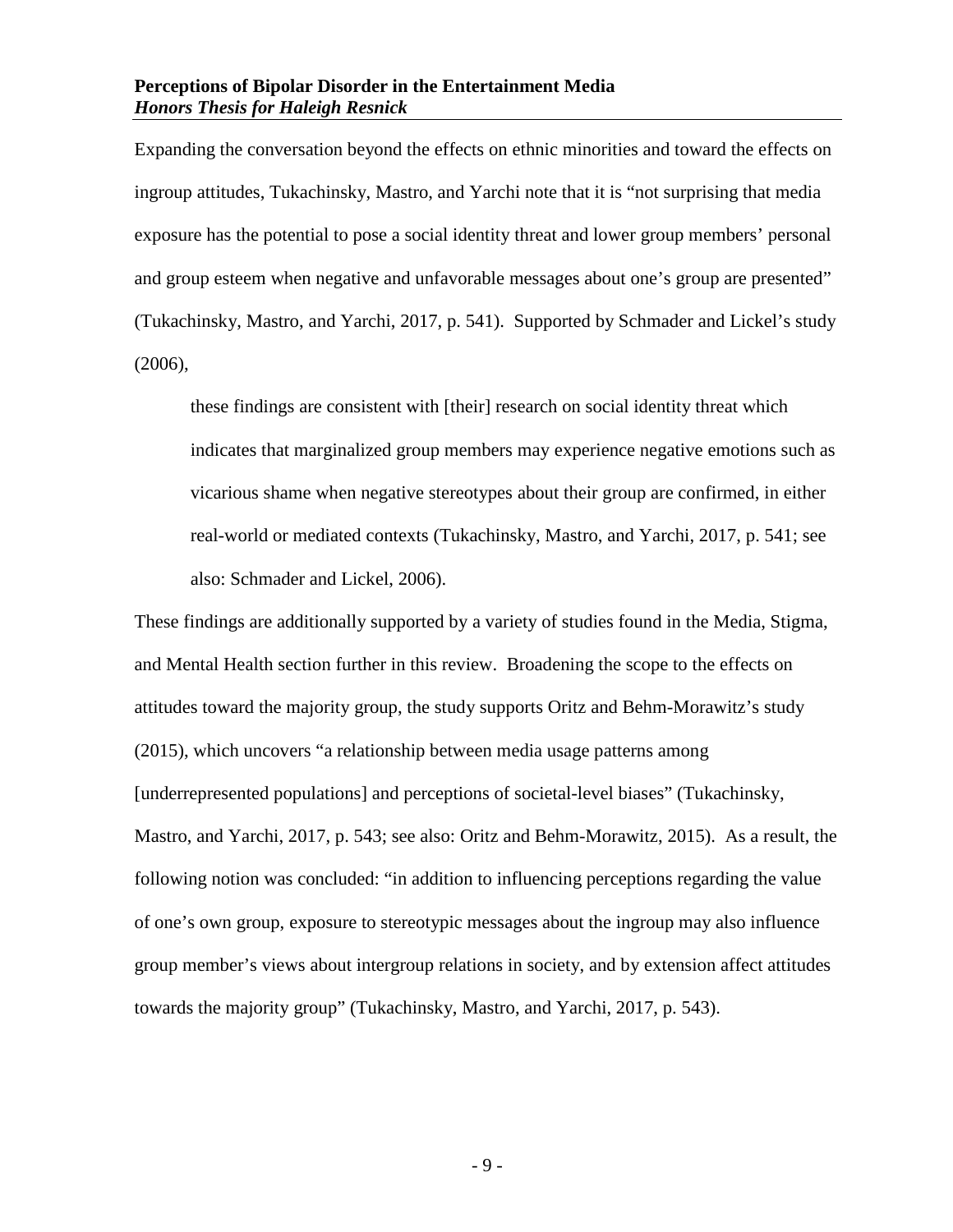Published in 2018, Houghton et al. studied the reciprocal relationships between trajectories of depressive symptoms and screen media use during adolescence. Citing data from the WHO from 2001, the WHO "predicted that childhood and adolescent mental health problems would become one of the leading causes of morbidity, mortality and disability worldwide by 2020" (Houghton et al., 2018, p. 2453). Following up with this prediction, "by 2012, ~20% of adolescents reported experiencing a mental health problem in any given year, with depression being one of the most prevalent" (Houghton et al., 2018, p. 2453; see also: WHO, 2014; Merikangas, Nakamura, and Kessler, 2009; Patel, 2017). Since 2001, the evolution of television alone has increased exponentially, as depicted by Watson (2019) in Appendix A. Watson more specifically breaks down consumers' preferred media activities by age group as of July 2018, which is outlined in Appendix B.

Given the dramatic increase of both the prevalence and accessibility of television in the United States over a small span of twenty years, it can be assumed that ramifications will follow. Despite the absence of "substantial evidence [supporting a] longitudinal association between screen use and depressive symptoms" (Houghton et al., 2018, p. 2465), there was evidence that supported significant increases in screen use time having the potential of deteriorating a young person's mental health over time (Houghton et al., 2018). Explained by Houghton et al. (2018), "while not directly assessed in the current study, some adolescents may use screens in unproductive and unhelpful ways to cope with the stressors they encounter" (p. 2465). If this is the case, adolescents who do not have pervious education and exposure to depicted behaviors in the entertainment media who are being exposed to inaccurate depictions of mental illness, can be at higher risk for inaccurately associating what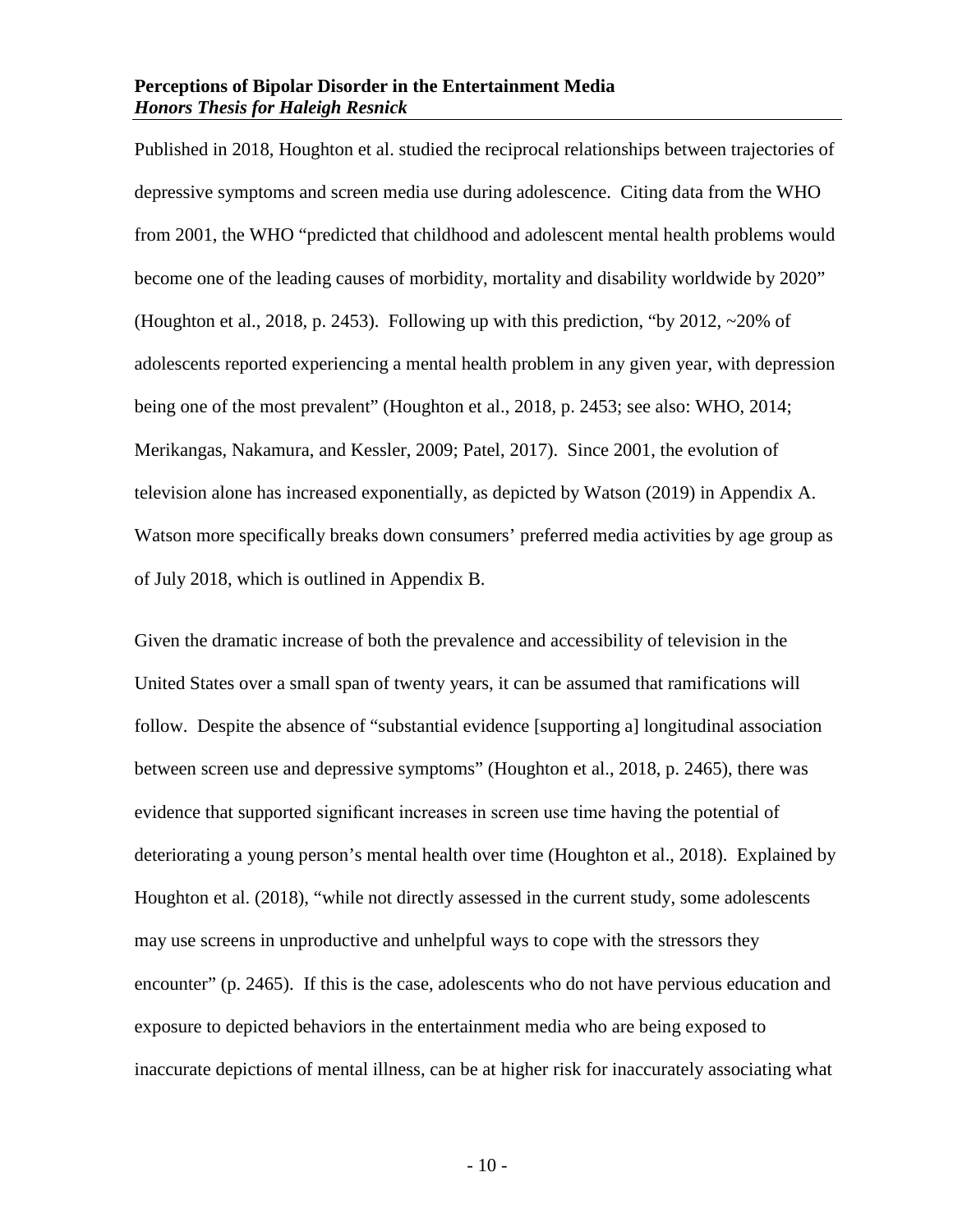they are watching as reality. Falsely equating character depictions of mental health as accurate depictions, paired with a lack of knowledge about the mental health condition represented on the screen, adolescents seem to be at the greatest risk for forming stigmas and prejudices against individuals who have such diagnoses.

#### <span id="page-13-0"></span>**STIGMA ABOUT MENTAL HEALTH IN THE MASS MEDIA**

Stigma has a very large impact on individuals who have a mental illness. Defined in the realm of public stigma, the behavior can be broken down into three major components – stereotypes, prejudice, and discrimination play significant roles in shaping stigma. Stereotypes relate to a "negative belief about a group (e.g., dangerousness, incompetence, character weakness);" prejudice is an "agreement with belief and/or negative emotional reaction (e.g., anger, fear);" and discrimination involves a "behavior response to prejudice (e.g., avoidance, withhold employment and housing opportunities, withhold help)" (Corrigan and Watson, 2002, p. 16). Used in conjunction with the other, these elements can shape the ways in which the general public views various individuals, specifically those who have a mental illness.

Stigma "reduces the individual 'from a whole and usual person to a tainted, discounted one'" (Watson, Holley, Kranke, Wilkins, Stromwall, and Eack, 2017, p. 175; see also: Goffman, 1963). Identified by Link and Phelan in 2001, they created a framework of "four factors that when combined result in negative effects for the stigmatized individual" (Watson, Holley, Kranke, Wilkins, Stromwall, and Eack, 2017, p. 175). The framework first begins with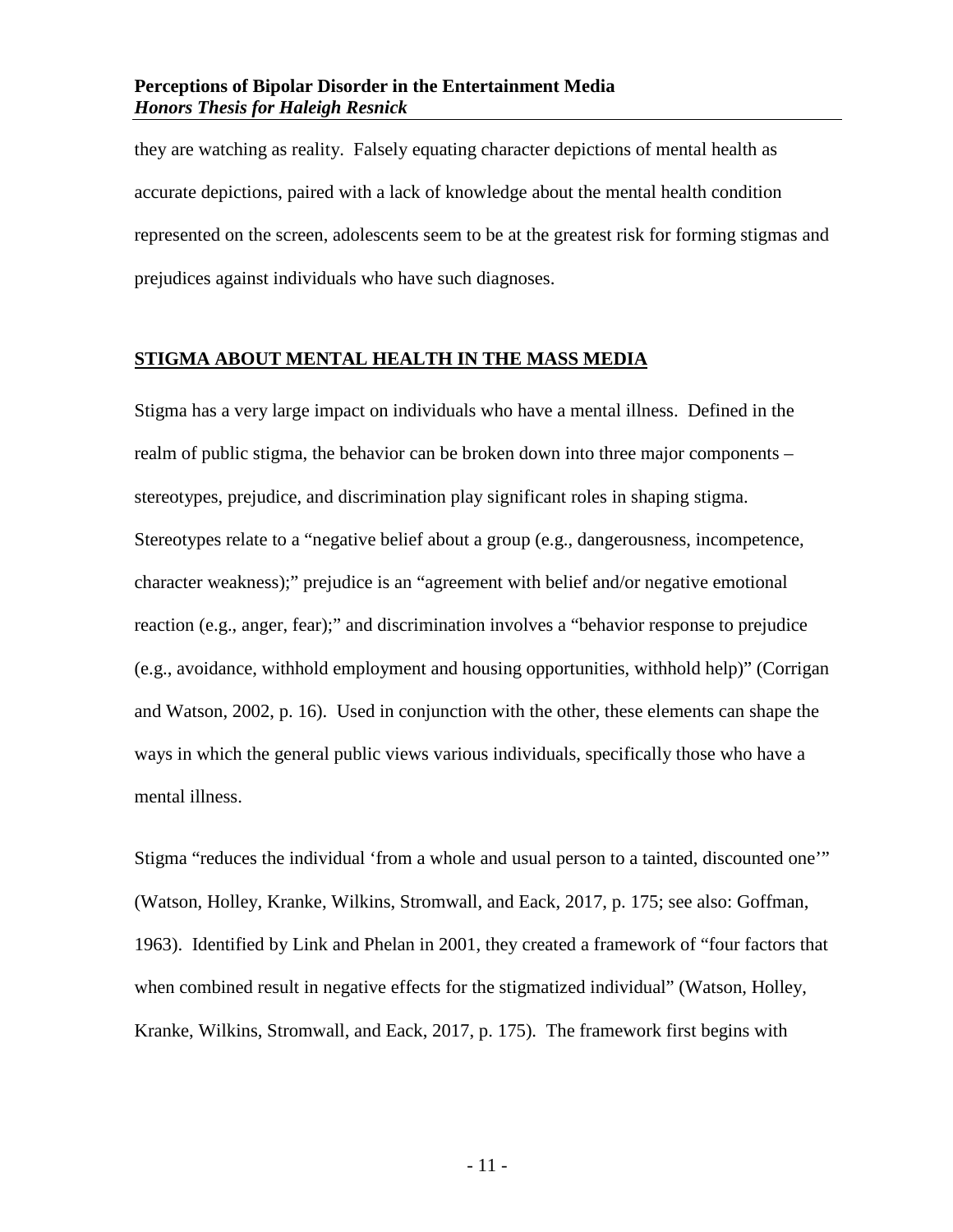labeling the individual as different or other. The second factor is stereotyping, where the individual is reduced to generalizations about the labeled group. The third factor involves separating us from them, where the stigmatized individual is identified as them and a desire exists by the stigmatizer (the us) to not be associated with the individual. The fourth factor, discrimination, occurs when the individual is the recipient of behaviors that result in status loss (Watson, Holley, Kranke, Wilkins, Stromwall, and Eack, 2017, p. 175).

When stigma is exercised beyond the individual and introduced in the public sphere, it can have damaging consequences on the individual(s) who are being stigmatized. The specific level of stigma that emerges toward individuals who have been diagnosed with a mental disorder is referred to as social stigma.

Social stigma is "defined as a reaction of social disapproval of others based on personal and [behavioral] characteristics of sick people who are considered abnormal, disturbing, threatening, and dangerous" (Préville et al., 2015, p. 464; see also: Link and Phelan, 2001). The leading consequence of social stigma is social distance. Stressing the impact that social stigma can have against individuals with a mental health problem, the WHO and the World Psychiatry Association recognize it as a major social problem affecting the recovery of those affected (Préville et al., 2015; see also: Lamboy and Saïas 2012; Stuart, 2008). In many cases, individuals who either have been diagnosed with a mental illness or display symptoms/signs of having a mental illness attempt to conceal their symptoms in efforts to prevent stigmatization. In a study conducted in 1999, the "U.S. Surgeon General identified stigma as a primary cause for the underdiagnosis and undertreatment of mental illness" (Rusch, Kanter, Angelone, and Ridley, 2008, p. 373; see also: Satcher, 1999). When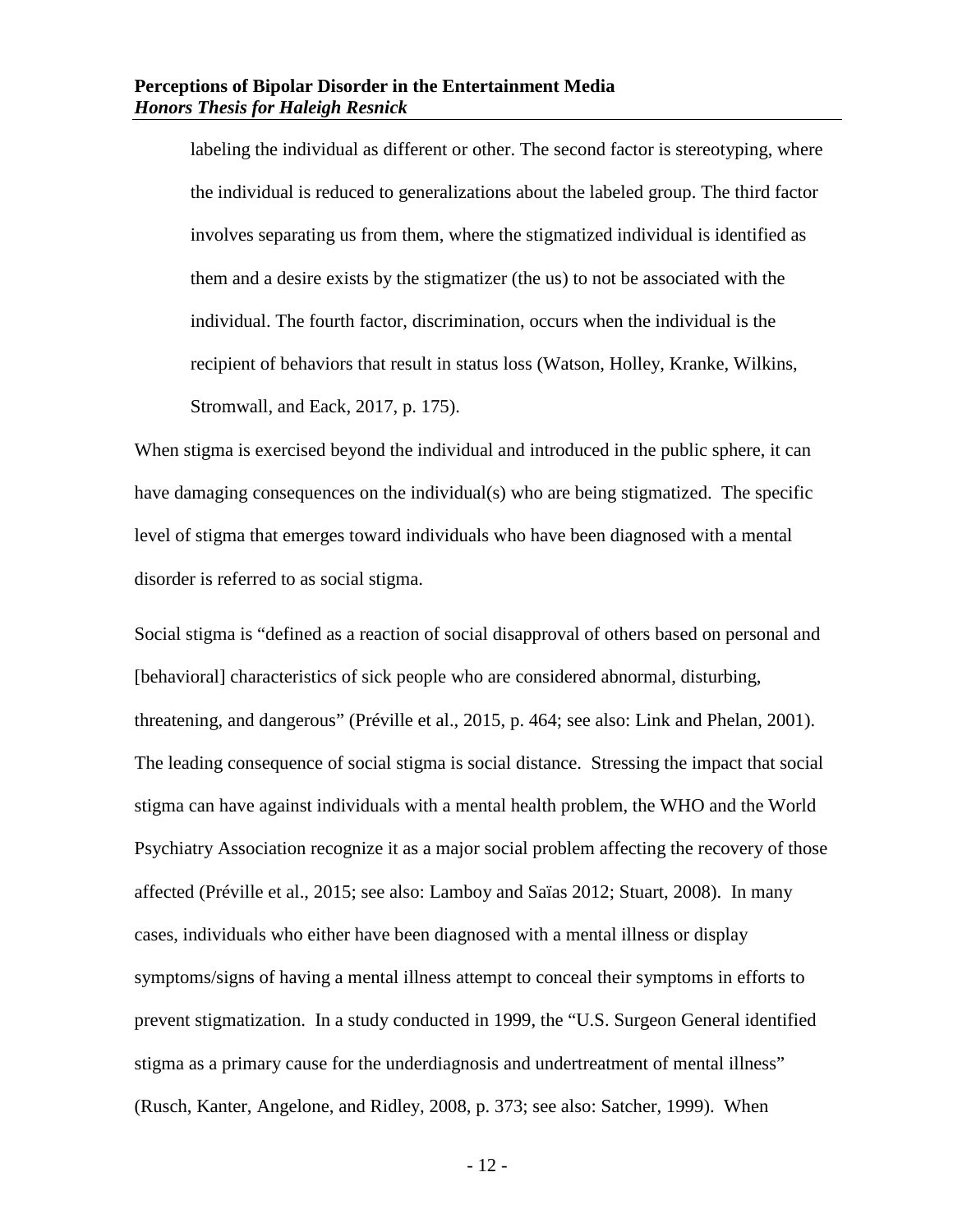individuals who have a mental health problem do not receive the proper treatment, negative outcomes can ensue.

Supported by studies conducted in 1999 and 2002, "even though conventional treatments of mental disorders are efficient and not expensive, only 20–35% of those afflicted seek professional assistance" (Klin and Lemish, 2008, p. 435; see also: Brown and Bradley, 2002; Wedding and Boyd, 1999). Furthermore, additional studies proclaimed "prejudice and fear of stigma [to be] among the principal factors for the fact that many people who suffer with mental disorders do not seek or postpone seeking assistance" (Klin and Lemish, 2008, p. 435; see also: Jorm, 2000; Lipczynska, 2005; Philo and Secker, 1999). Thus, "stigmatization harms attempts to reduce the suicide rate (Philo, 1996), because a direct connection has been proven to exist between depression and suicide (Klin and Lemish, 2008, p. 435; see also: Beautrais, 2000; Wilkinson, 1994).

#### <span id="page-15-0"></span>**MEDIA, STIGMA, AND MENTAL HEALTH**

Stigmatization is reinforced through many facets of life, one facet being the entertainment media. When forms of the entertainment media portray mental illness in a negative light, it cultivates negative perceptions and stigma toward those who are affected by and/or live with a mental health disorder. As many Americans rely on the mass media "as a central source of information, [it] not only reflect[s] public attitudes and values in relation to disabilities and illnesses, but also take[s] part in shaping them, both unintentionally by means of news coverage and entertainment shows, as well as intentionally, through advertising and information campaigns" (Klin and Lemish, 2008, p. 436; see also: Hafferty and Foster, 1994;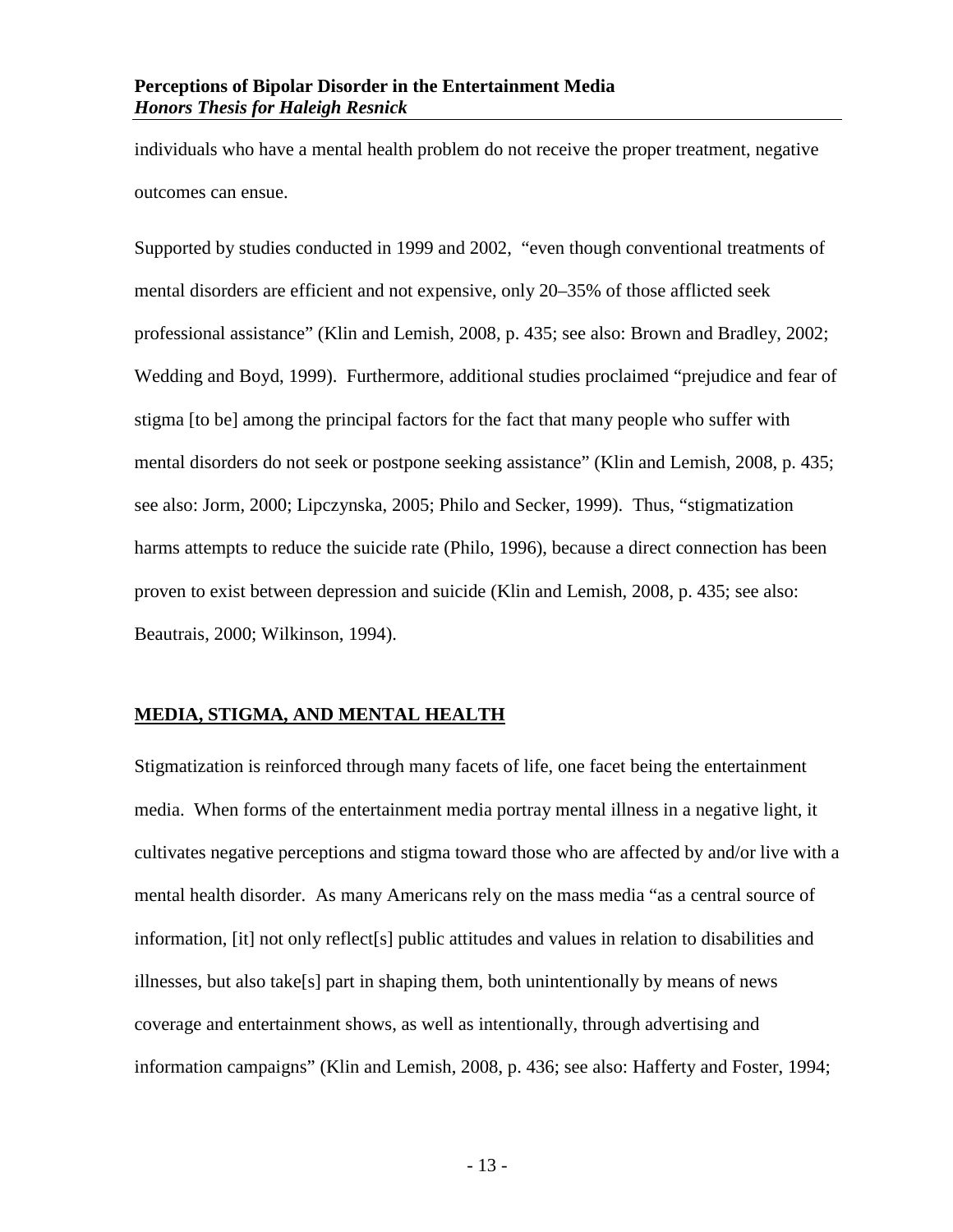Klin, 2001). Focusing on entertainment television programs, characters who are portrayed to have a mental health condition can be found to have connections with violence and a lack of predictability, as well as a high probability of being labeled as victims.

What is prominent in television programs is not only the connection of violence with people afflicted with mental disorders, but also the tendency to place responsibility for scandals and tragedies associated with them on the policy that supports deinstitutionalization and community-based services (Rose, 1998). More specifically, common in television dramas or films are depictions of persons afflicted with mental disorders as violent and unpredictable, as victims, or as incapable of holding down a job (Klin and Lemish, 2008; see also: Bryne, 1998; Diefenbach, 1997; Hillert et al., 1999; Hyler, Gabbard, and Schneider, 1991; Kerson, Kerson, and Kerson, 2000; Signorielli, 1989; Wilson et al., 1999). In the results of one study by Parrott and Parrott, they found that, "one out of every two (51%) mentally ill characters committed a violent act, compared to one in five (18%) characters from the general population of the television world. Meanwhile, 46% of mentally ill characters became victims of violence, compared to 31% of the general population" (Parrott and Parrott, 2015, p. 650).

When the entertainment media continually reinforces specific portrayals of individuals who have a mental illness, it can lead to increasingly damaging effects, such as stigmatization and prejudice against individuals who are living with a mental illness. "People who encounter negative stereotypes through the media are more likely to report negative attitudes about people with mental illness" (Parrott and Parrott, 2015, p. 651; see also: Wahl and Lefkowits, 1989). As individuals continue to watch television that depicts characters who have a mental illness through a negative lens, "the more authoritarian and less benevolent attitudes they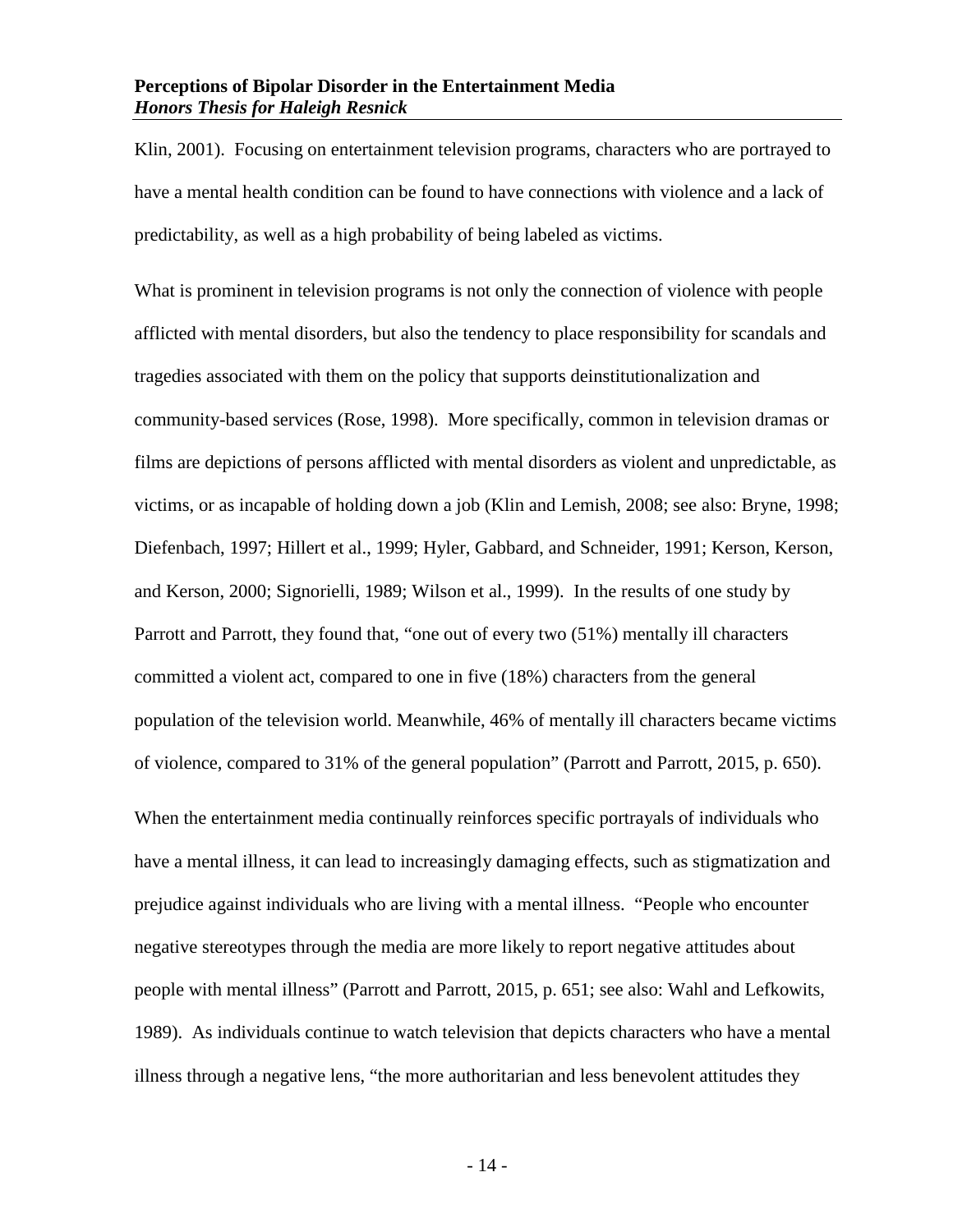subsequently express toward people with mental illness" (Parrott and Parrott, 2015, p. 651; see also: Granello and Pauley, 2000). Especially for viewers who are uninformed about and unexposed to mental illness, it could be particularly detrimental to their perception of individuals who suffer from the conditions that they are seeing on television. Explained best by Parrott and Parrott:

while negative media content may be especially influential for people who lack first-hand knowledge about mental illness (Granello and Pauley, 2000), research also shows that people who have experienced mental illness themselves may internalize the negative stereotypes attached to conditions and diagnostic labels such as schizophrenia, bipolar disorder, and other mental illnesses (Parrott and Parrott, 2015, p. 652; see also: Watson, Corrigan, Larson, and Sells, 2007).

Especially highlighted in Parrott and Parrott's study (2015), the media's portrayals of those who have a mental illness has serious implications for those who legitimately suffer from a condition in their lives. Over the years, the entertainment media has increasingly obtained power over its viewers and the way that they think. As studies like Parrott and Parrott's (2015) demonstrate, the media's power and influence over its views is shaping their perceptions about those who live with a mental illness. After these negative perceptions are formed, they have the likelihood of deepening to stereotypes and manifesting into stigmatization.

The entertainment media's stigmatizing storylines concerning mental illness create barriers from those who are affected by mental illness. "When audience members encounter such inaccurate and negative information in television shows and movies, the experience may reinforce bias against people with mental illness and/or cultivate new negative associations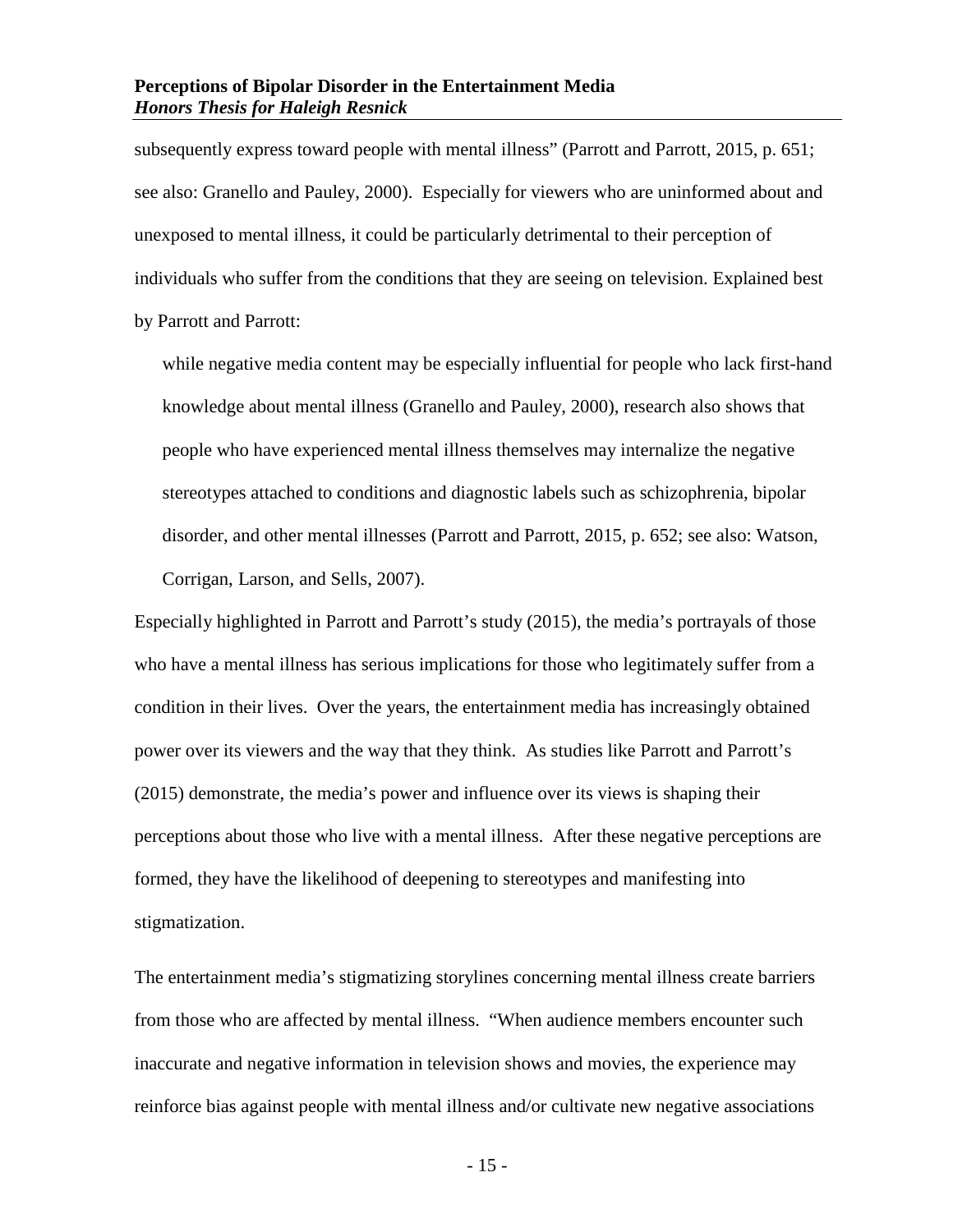concerning what it means to live with a mental illness" (Parrott and Parrott, 2015, p. 641; see also: Stuart, 2006). As such outlets gain prominence and permanence, there is an increasing chance for stereotypes to be reinforced, which is an initial step in stigmatization (Parrott and Parrott, 2015). When stigmatization occurs, it "[informs] attitudes and subsequent prejudicial behavior in the real world" (Parrott and Parrott, 2015, p. 641; see also: Link and Phelan,

2014). Reinforced in a study by Klin and Lemish (2008), they explain the following: serving as a central source of information, the mass media not only reflect public attitudes and values in relation to disabilities and illnesses, but also take part in shaping them, both unintentionally by means of news coverage and entertainment shows, as well as intentionally, through advertising and information campaigns (Klin and Lemish, 2008, p. 436; see also: Hafferty and Foster, 1994; Klin, 2001).

The more of an audience these stigmatizing television shows and movies have, the more problematic they become.

The media's significantly shaping of audience perceptions of mental illness, leading to stigmatization of individuals who live with a condition, alters the livelihood of such peoples. Mental illness labels "have been associated with perceived threats of violence and thus high desires for social distance from these individuals further complicating their struggle with barriers to social support and resources" (Parrott and Parrott, 2015, p. 641; see also: Link, Cullen, Frank, and Wozniak, 1987; Link, Phelan, Bresnahan, Stueve, and Pescosolido, 1999). Since there is such a large presence of mental illness in various entertainment media, stigma can easily become attached to mental illness. Stigma has the ability to trigger "discrimination in employment, health, housing, and social settings, and it may also discourage people who need help from seeking treatment for fear of being labeled mentally ill, and thus perceived by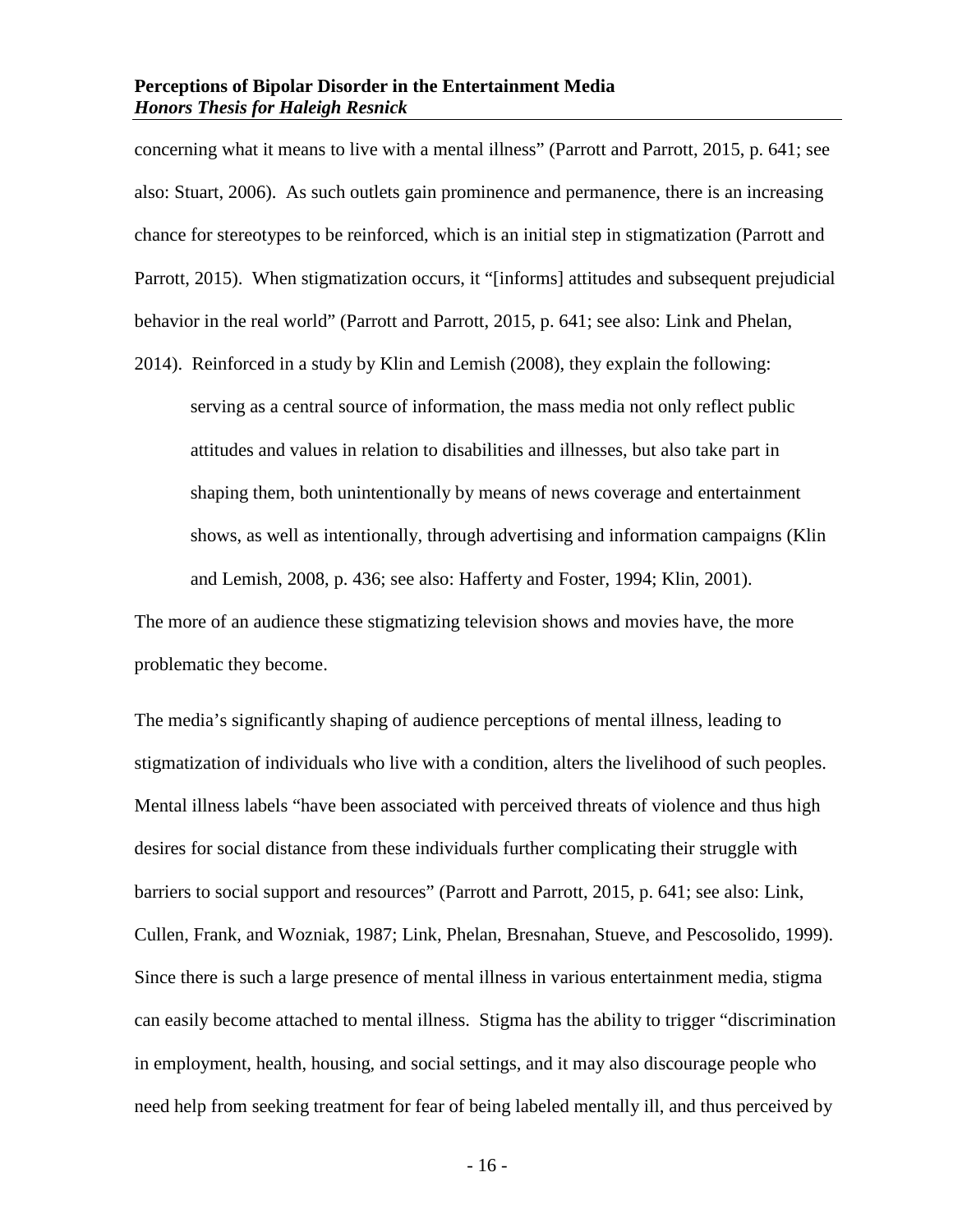others as bad or violent" (Parrott and Parrott, 2015, p. 641). Further discussed by Klin and Lemish, "prejudice and fear of stigma are among the principal factors for the fact that many people who suffer with mental disorders do not seek or postpone seeking assistance" (Klin and Lemish, 2008, p. 435; see also: Jorm, 2000; Lipczynska, 2005; Philo and Secker, 1999). Cited by the WHO as of 2019, "in low-and middle-income countries, between 76% and 85% of people with mental disorders receive no treatment for their disorder" (WHO, 2019, para. 22; see also: Wang et al., 2007). Supported by Klin and Lemish's research, "one of the explanations for the low percentage of persons suffering from mental disorders who seek professional assistance is fear of stigmas and their negative consequences, and the fear of being the target of disparaging laughter" (Klin and Lemish, 2008, p. 434).

When combined, negative perceptions and stereotypes can be detrimental to those whose mental illness is being portrayed through a negative lens. As a direct result of the media being a main informant of mental illness to many individuals, many of which are either uninformed or disconnected from people with mental illness, it plays a large role in shaping and cultivating various beliefs and attitudes concerning certain conditions. The viscous cyclical pattern of the entertainment media rehearsing mental illness and being reinforced by viewers though mechanisms such as discrimination and prejudice is, in turn, altering social patterns and human interactions in society. The changes that are occurring due to the entertainment media work against those who have a mental illness, preventing their needs, one being emotional security, to be met.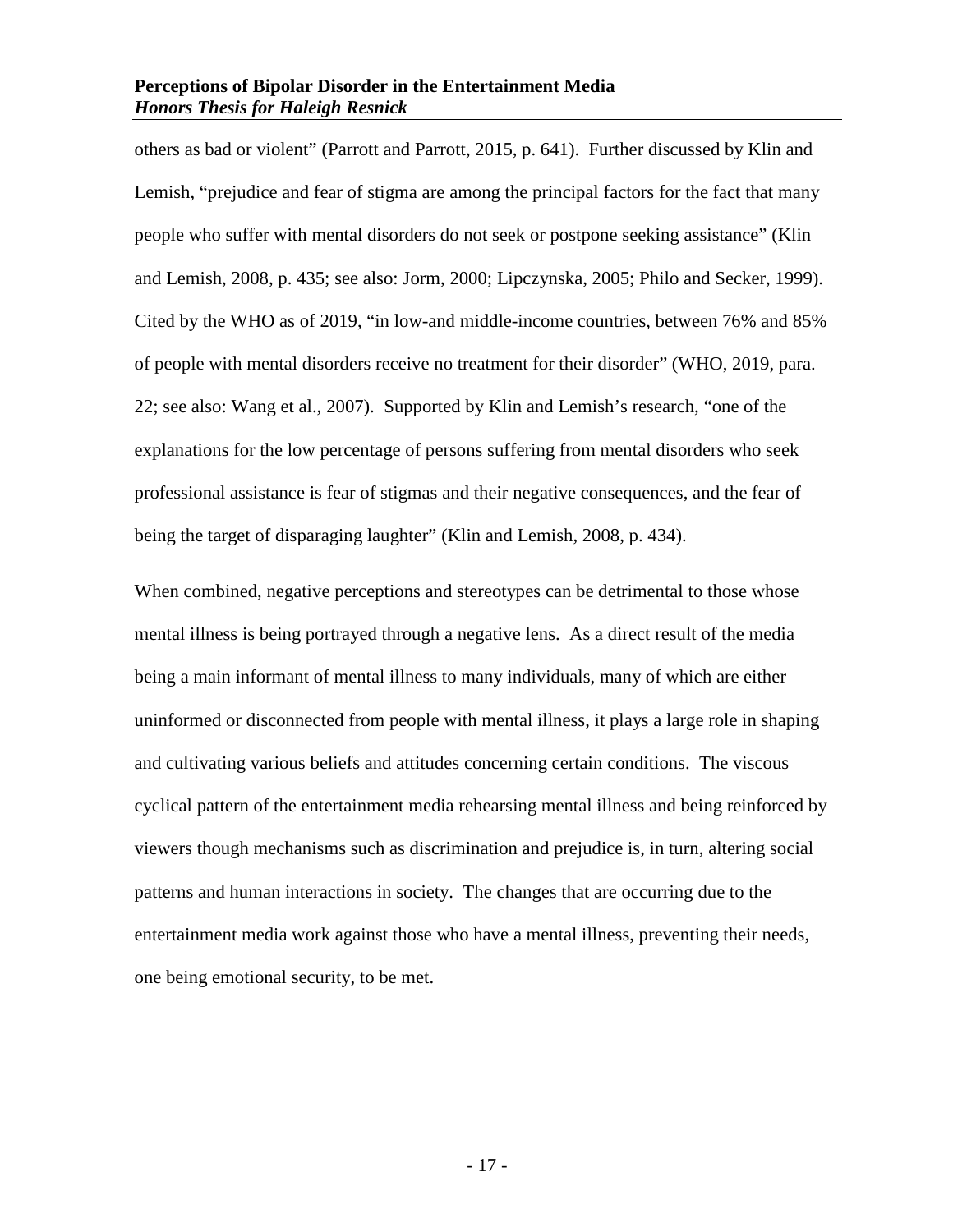#### <span id="page-20-0"></span>**COMMUNICATION PERSPECTIVES ON MENTAL HEALTH IN MASS MEDIA**

In order to understand the need for change in the way the mass media depicts mental illness, it is crucial to recognize the various communication perspectives that play different roles into shaping the way a variety of messages are being received and interpreted. Communication perspectives that are particularly prevalent in understanding how the entertainment media shapes its viewer's ideas, perceptions, and understandings of various issues concerning mental illness are cultivation theory, agenda setting theory, and social learning theory.

#### <span id="page-20-1"></span>Cultivation Theory

Cultivation theory was first introduced by George Gerbner "as a new and different way to think about media effects" (Morgan, Shanahan, and Signorielli, 2015, p. 679; see also: (Gerbner, 1969b). The motivation behind studying cultivation theory is

to understand the consequences of growing up and living in a cultural environment dominated by mediated mass communication—and to move away from the focus on immediate effects or change following exposure to specific messages that dominated that era's communication research (Morgan, Shanahan, and Signorielli, 2015, p. 679). As the entertainment media today is continuously evolving and expanding its audiences, it persists to maintain its position as the dominant storyteller of and source of information for society.

Stout, Villegas, and Jennings explain that Gerbner and his colleagues found "those who spend more time 'living' in the world of television [are] more likely to see the 'real world' in terms of the images, values, portrayals, and ideologies that emerge through the lens of television" (Stout, Villegas, and Jennings, 2004; p. 544; see also: Gerbner et al. 2002). In other terms,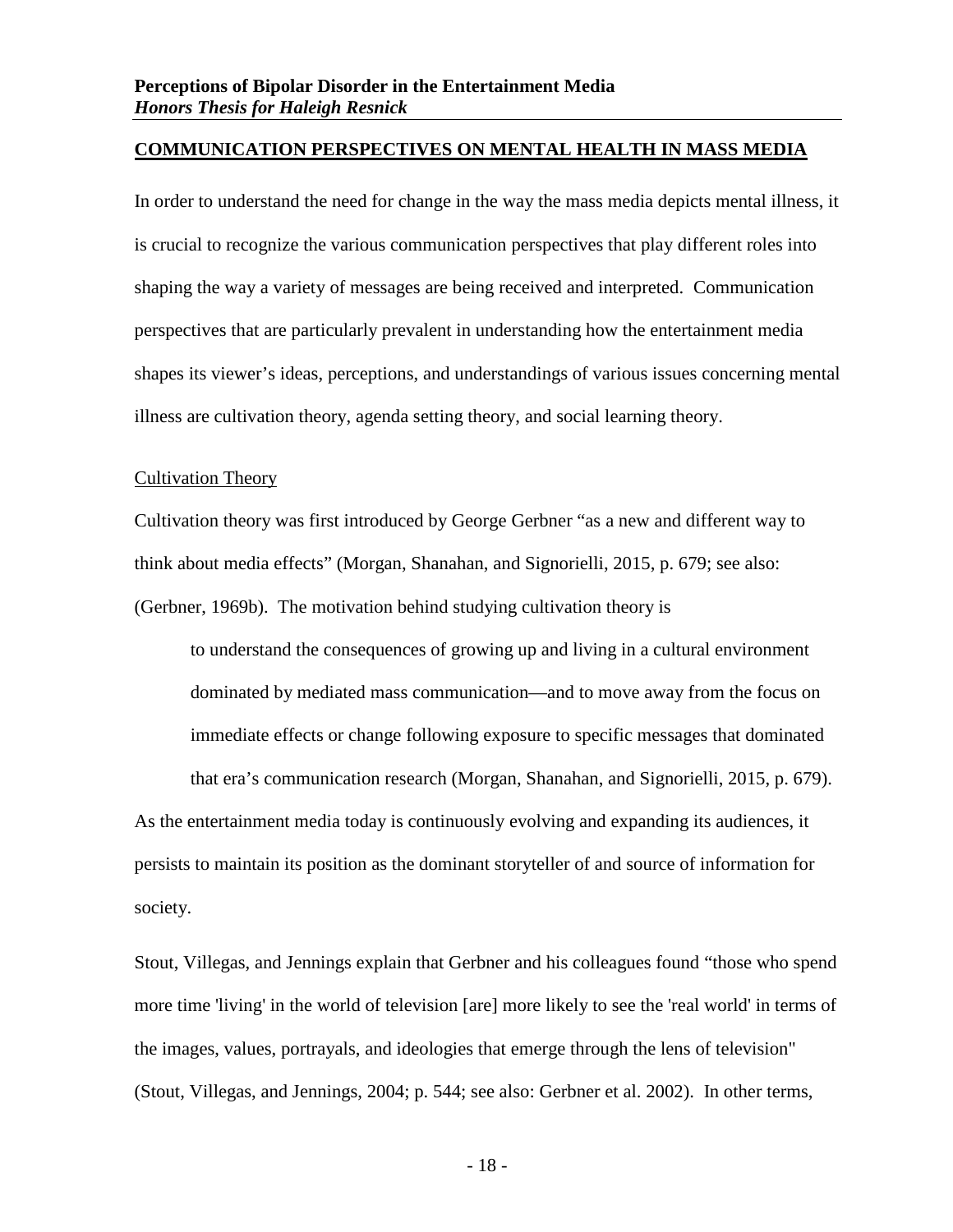the individuals who watch a significant amount of television have a greater change of aligning with characters who are portrayed in television programs than those who only watch less amounts (Stout, Villegas, and Jennings, 2004). Link and Cullen (1986) emphasize that individuals who lack experience with mental illness and those who are affected by it may use the media as their main informant of mental illness, leading them to form perceptions of those who are affected by a psychiatric disorder (Link and Cullen, 1986).

#### <span id="page-21-0"></span>Transportation Theory

Transportation theory can be closely linked to cultivation theory, as its "processes are likely to occur with entertainment media, involving affective and cognitive responses, occasionally with strong effects" (Caputo and Rouner, 2011, p. 596; see also: Slater and Rouner, 2002). Within this theory, it is suggested that

people process media messages differently depending on how engaged they are with story content. The result of being transported into a story—the plot, characters, and setting—leaves viewers more susceptible to beliefs and attitude change, as the transported state weakens their ability to counterargue, or challenge persuasive message content that may be imbedded in entertainment media (Caputo and Rouner,

2011, p. 596; see also: Green and Brock, 2000; Slater and Rouner, 2002).

Outlined by Green and Brock, the components of transportation include "emotional reactions, mental imagery, and a loss of access to real-world information; the resulting transportation may be a mechanism for narrative-based belief change" (Green and Brock, 2000, p. 703). To give additional context, both researchers "conceptualized transportation into a narrative world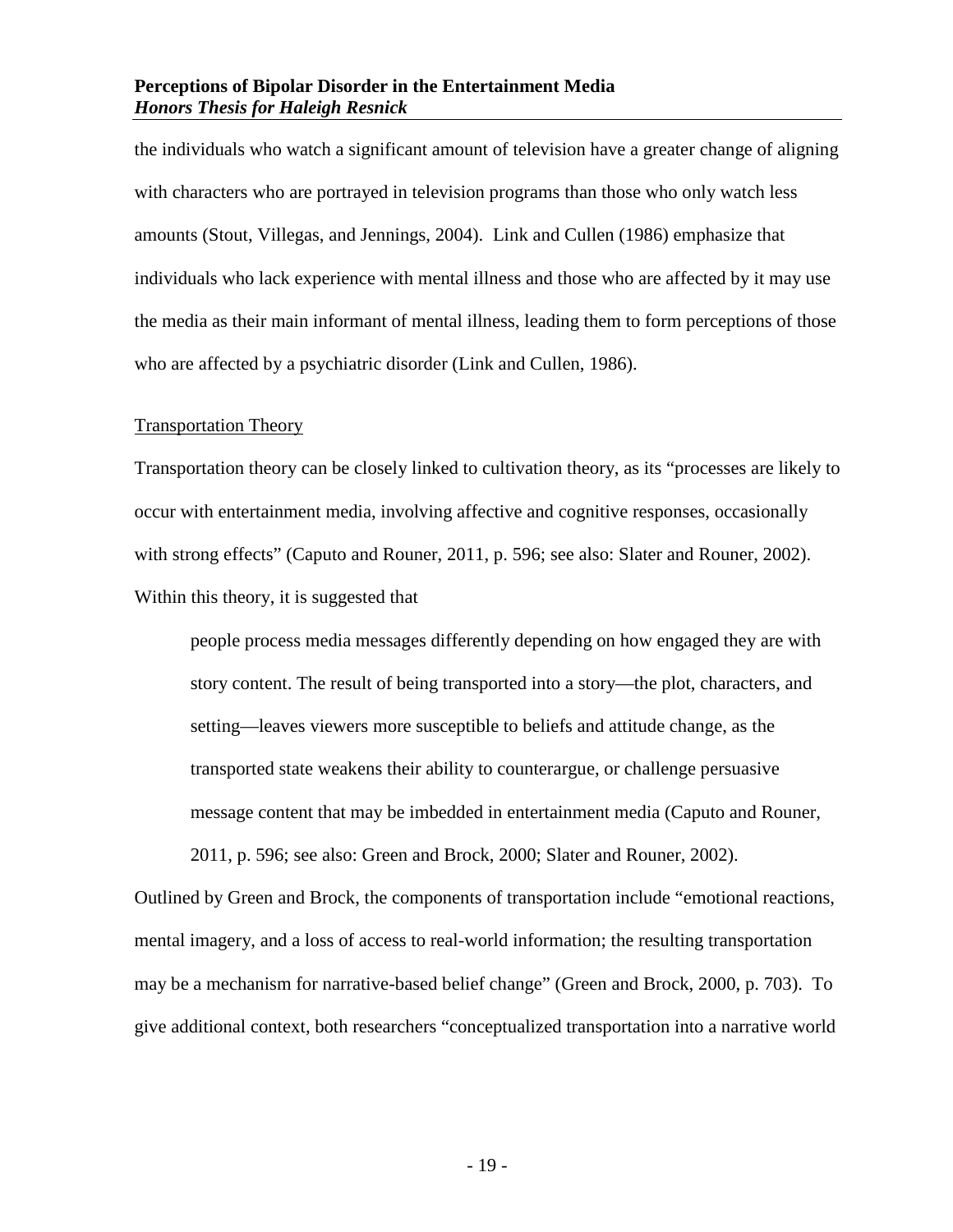as a distinct mental process, an integrative melding of attention, imagery, and feelings" (Green and Brock, 2000, p. 701).

Living in "an era [with a seemingly endless supply of copious numbers of] channels; numerous alternate platforms for delivering content (computers, phones, tablets, video game consoles, etc.); virtually endless on-demand and streaming options; sharply fragmented audiences; and, arguably, far more real diversity and variation in programming" (Morgan, Shanahan, and Signorielli, 2015, p. 678) only increases the chances for viewers to become out of touch with the reality of mental illness The act of being informed by and transported into a fictional story, specifically a story that involves a charter who is depicted to have mental illness, can be especially detrimental for the individuals that have been diagnosed with that illness in real life. Yet, if the entertainment media shifts the negative storylines involving mental illness to those that are positive, the effects can be very powerful.

For instance, Hoffner and Cohen studied the television series *Monk* and its portrayal of mental illness (the series *Monk* will also be discussed in later sections). The television show "offered an arguably positive portrayal of a character with mental illness, [depicting] the title character, Adrian Monk, [as a] brilliant detective who had obsessive-compulsive disorder and numerous phobias" (Hoffner and Cohen, 2015, p. 1046). Through testing the viewer's development of an emotional attachment, defined as a parasocial relationship, to the title character, they uncovered two key discoveries:

1. "individuals who had personal experience with mental illness reported a stronger parasocial relationship with Monk than did those who had no experience with mental illness [and]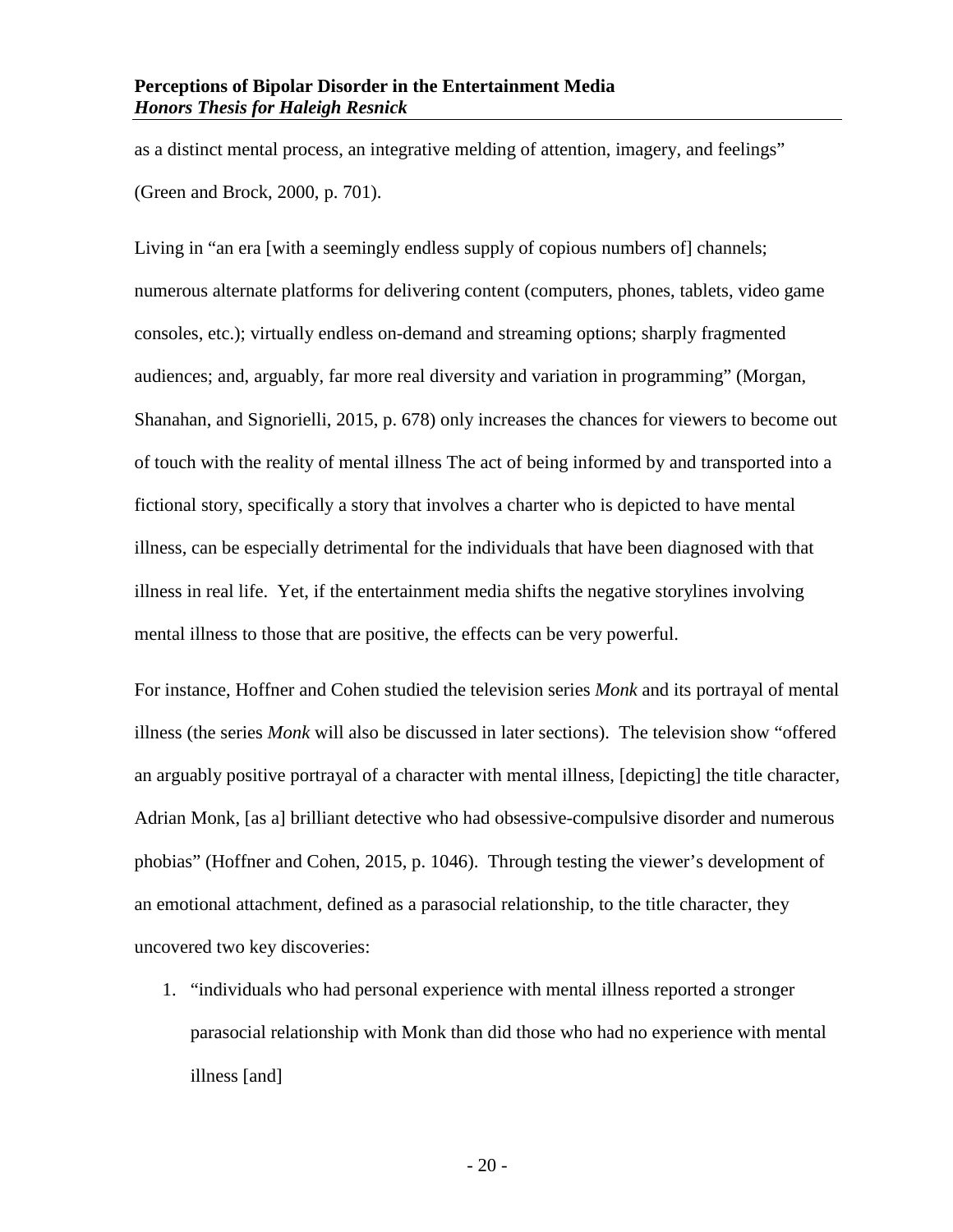2. "greater personal contact was associated with more willingness to interact with people with mental illness (less social distance) and lower mental illness stereotypes" (Hoffner and Cohen, 2015, p. 1052).

As a result of combining these findings with theory and prior research, Hoffner and Cohen concluded that "fictional media portrayals have the potential to reduce stigma and contribute to greater psychological health" (Hoffner and Cohen, 2015, p. 1053). This conclusion provides robust evidence that supports the concept of positive portrays reducing stigma and decreasing stereotypes as well as negative perceptions. The antithesis of this conclusion, however, works to provide evidence surrounding why negative portrayals of mental illness in entertainment media can be so harmful to those who are impacted by the depicted psychiatric disorders.

#### <span id="page-23-0"></span>**SPECIFIC PORTRAYALS OF MENTAL ILLNESS IN THE MEDIA**

Wahl (1992) highlights that even in the 90s, the entertainment media consistently portrayed mental illnesses in an inaccurate manner (Wahl, 1992). Cited by Stout, Villegas, and Jennings, Signorielli (1989) found that characters on television that were portrayed to have mental illness were shown as unemployable – "they were less likely to be employed outside the home and more likely to be seen as failures when employed" (Stout, Villegas, and Jennings, 2004, p. 551; see also: Signorielli, 1989). Stout, Villegas, and Jennings discussed that although there is limited research on examining mental illness in the media, they have found that the available findings have been consistent in their findings. They explain that "content analyses indicate that mental illness is consistently misrepresented in media depictions through exaggerations and misinformation" (Stout, Villegas, and Jennings, 2004, p.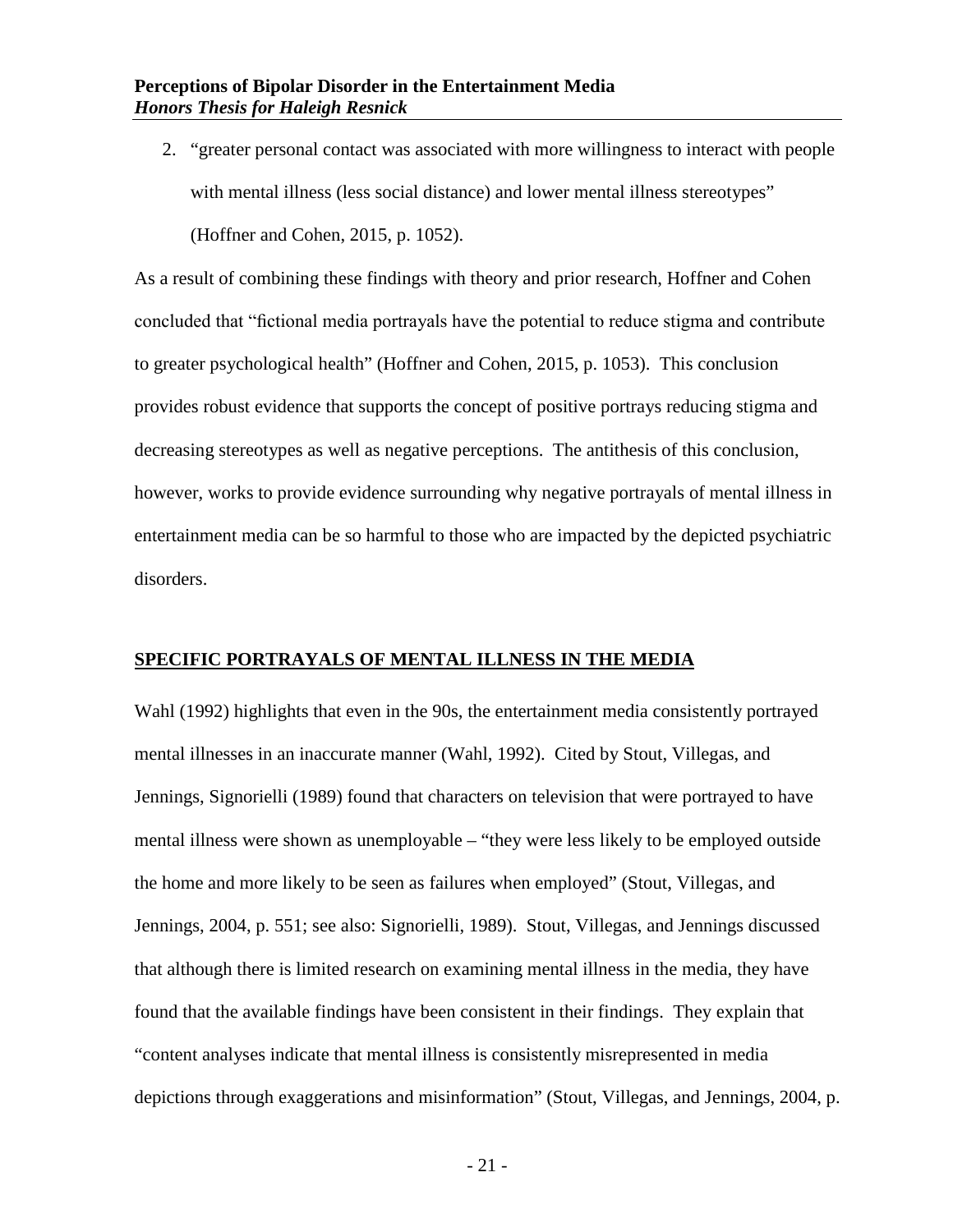558). To illustrate this point, they use studies conducted by Wahl (1992, 1995) and Philio et al. (1994) to demonstrate that "depictions are inaccurate, both in representing people as violent and dangerous and in the nature of the information about the disorders" (Stout, Villegas, and Jennings, 2004, p. 558; see also: Wahl, 1992; Philio et al. 1994; Diefenbach 1997; Wahl 1992, 1995). Furthermore, IMDb shows that over the span of 1948 to the present, at least 177 movies and television programs have portrayed characters as having bipolar disorder. When sorted by popularity, the ten most popular media were *Homeland* (2011- ), *Misery* (1990), *Two Lovers* (2008), *Degrassi: The Next Generation* (2001-2015), *Silver Linings Playbook* (2012), *O Brother, Where Art Thou?* (2000), *Vacation (1)* (2015), *Blue Jasmine* (2013), *The Hours* (2002), and *The Roommate (I)* (2011) (IMDb).

Smith, Choueiti, Choi, Pieper and Moutier content analyzed "mental health conditions in popular films and TV series" (Smith, Choueiti, Choi, Pieper and Moutier, 2019, p. 1). Their study "scrutinized the 100 top movies of 2016 as well as the first episode of the highest rated TV series from the 2016/2017 season" (Smith, Choueiti, Choi, Pieper and Moutier, 2019, p. 1). They reported that out of 4,598 characters in film, 1.7% experience a mental health condition (1.5:1 ratio of males to females) and out of 1,220 characters in TV, 7% experience a mental health condition (1.15:1 ratio of males to females) (Smith, Choueiti, Choi, Pieper and Moutier, 2019, p. ii). They argued that "prejudicial attitudes and behaviors are still barriers to receiving care and acceptance by families and communities" (Smith, Choueiti, Choi, Pieper and Moutier, 2019, p. 4). Smith, Choueiti, Choi, Pieper and Moutier supported this claim through explaining that "less than half of American adults experiencing a mental health condition receive treatment, indicating that stigma, knowledge deficits, access to care, and other impediments may severely limit our ability to address one of the most serious public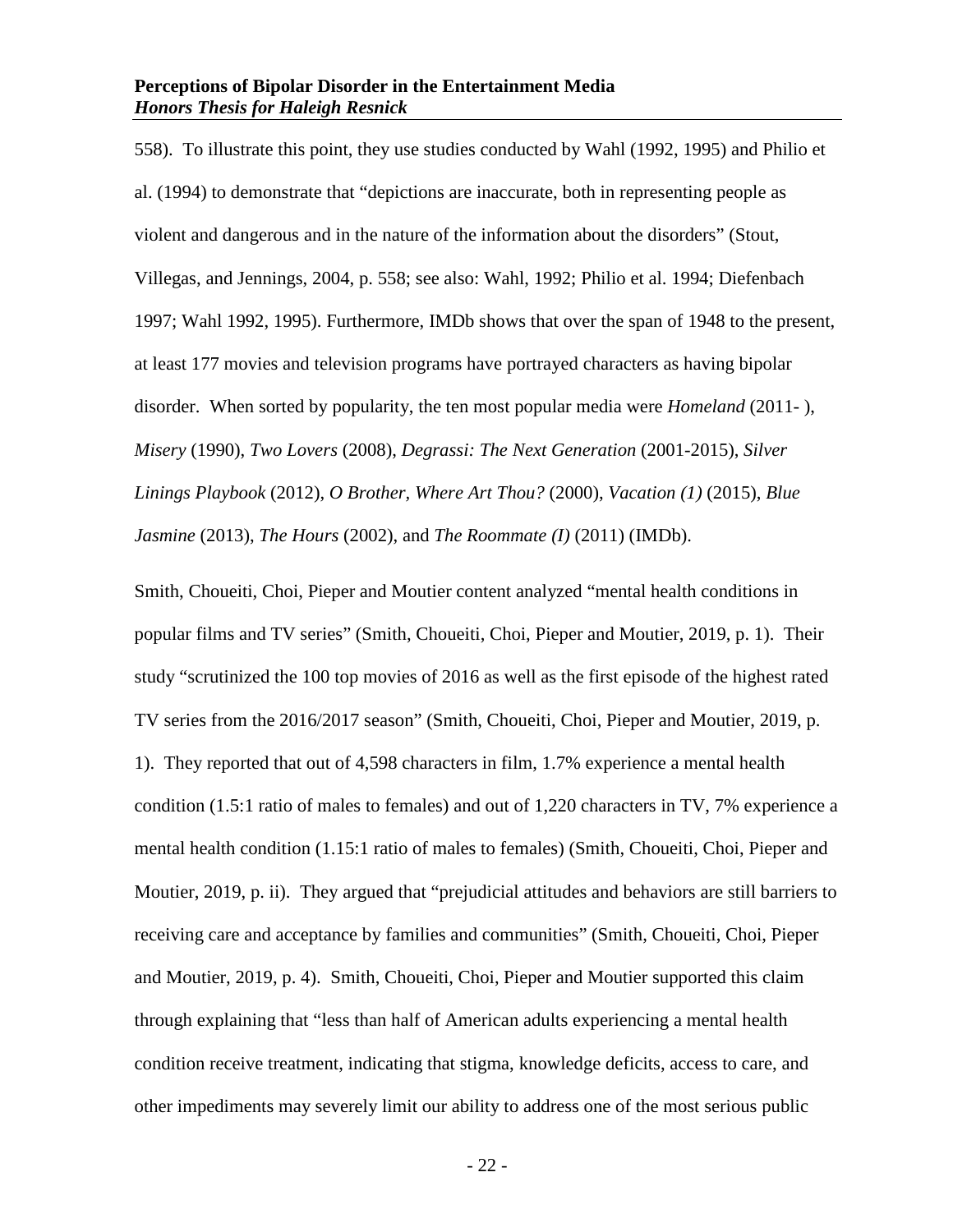health threats facing our nation" (Smith, Choueiti, Choi, Pieper and Moutier, 2019, p. 4). Despite that these percentages do not seem statistically significant in today's era, the study was fairly small study for the amount of media that has been produced since the 90s.

#### <span id="page-25-0"></span>**TELEVISION DEPICTIONS OF MENTAL HEALTH**

Hoffner and Cohen (2015) investigated the television series *Monk* to illustrate the effects of mental illness being portrayed in a positive light as part of combating stigmas of those with mental illness. As mentioned previously, their study found that many participants reported that they have had pervious, personal experiences with individuals who have been diagnosed with a mental illness (Hoffner and Cohen, 2015). Subsequently, there was a stronger likelihood to have a parasocial relationship with the character Monk, and interaction with others with mental illness. Since their research matched pervious research (Pirkis et al. 2006 and Schiappa et al., 2005), which examined how positive media portrayals of mental illness "have the potential to reduce stigma and contribute to greater psychological health," (Hoffner and Cohen, 2015, p. 1053; see also: Pirkis et al., 2006; Schiappa et al., 2005) it poses the question if negative portrayals do the opposite. Whereas positive portrayals can help to reduce stigma, negative portrayals could aid in creating stigma.

Tukachinsky, Mastro, and Yarchi explained the habitual nature that Americans have developed for watching prime time television:

despite the growing popularity of niche networks and alternative media platforms, prime time television programming continues to dominate Americans' media diet. In addition, the plurality of top-watched shows on video streaming platforms such as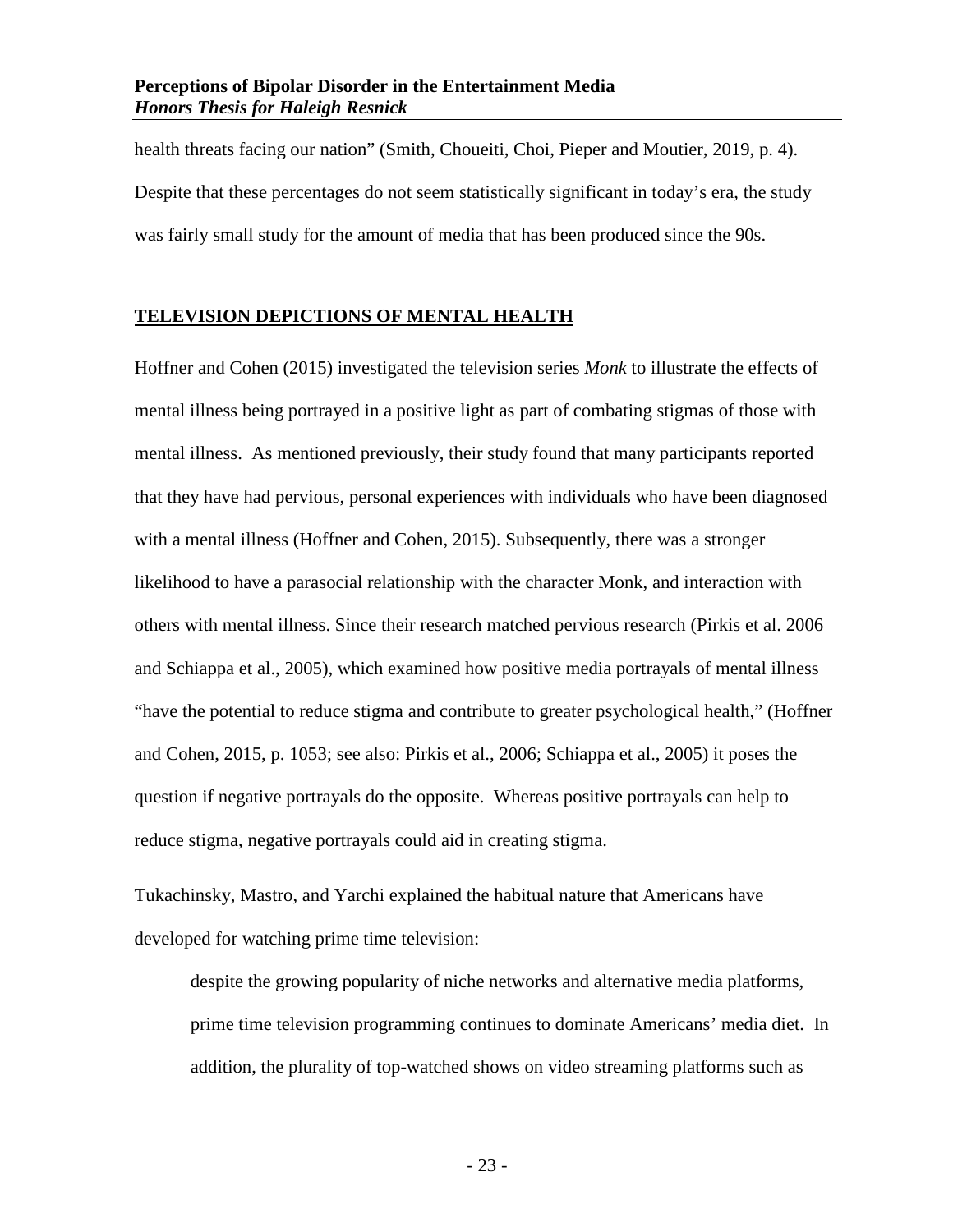Netflix consists of popular prime time television shows (Tukachinsky, Mastro, and Yarchi, 2017, p. 539; see also: Nielsen, 2012; The Top Ten Shows, 2015).

Parrott and Parrott furthered Tukachinsky, Mastro, and Yarchi's (2017) research through investigating the portrayals of mental illness specifically in crime-based fictional television programs. Citing Stuart (2006), they explained that encountering such inaccurate and negative information in television shows and movies may "reinforce bias against people with mental illness and/or cultivate new negative associations concerning what it means to live with a mental illness" (Parrott and Parrott, 2015, p. 641; see also: Stuart, 2006). Confirmed by numerous studies, they brought attention to the fact that television programs that consistently stigmatize individuals who have mental disorders "may be especially powerful in shaping an audience member's stereotypes and attitudes concerning mental illness when he/she lacks first-hand experience or knowledge" (Parrott and Parrott, 2015, p. 641). They found that crime-based television "endorsed stereotypes linking mental illness with violent and criminal behavior" (Parrott and Parrott, 2015, p. 651). As discovered by Link, Yang, Phelan, and Collins (2004), "capturing popular media portrayals of real-world stereotypes may inform influential contributors to the stigmatization and prejudice of persons living with mental illness" (Parrott and Parrott, 2015, p. 651; see also: Link, Yang, Phelan, and Collins, 2004).

#### <span id="page-26-0"></span>**DISCUSSION**

Over the course of my research, I realized that there is a lack of information surrounding the impact that the entertainment media has on the public's perception of mental illness and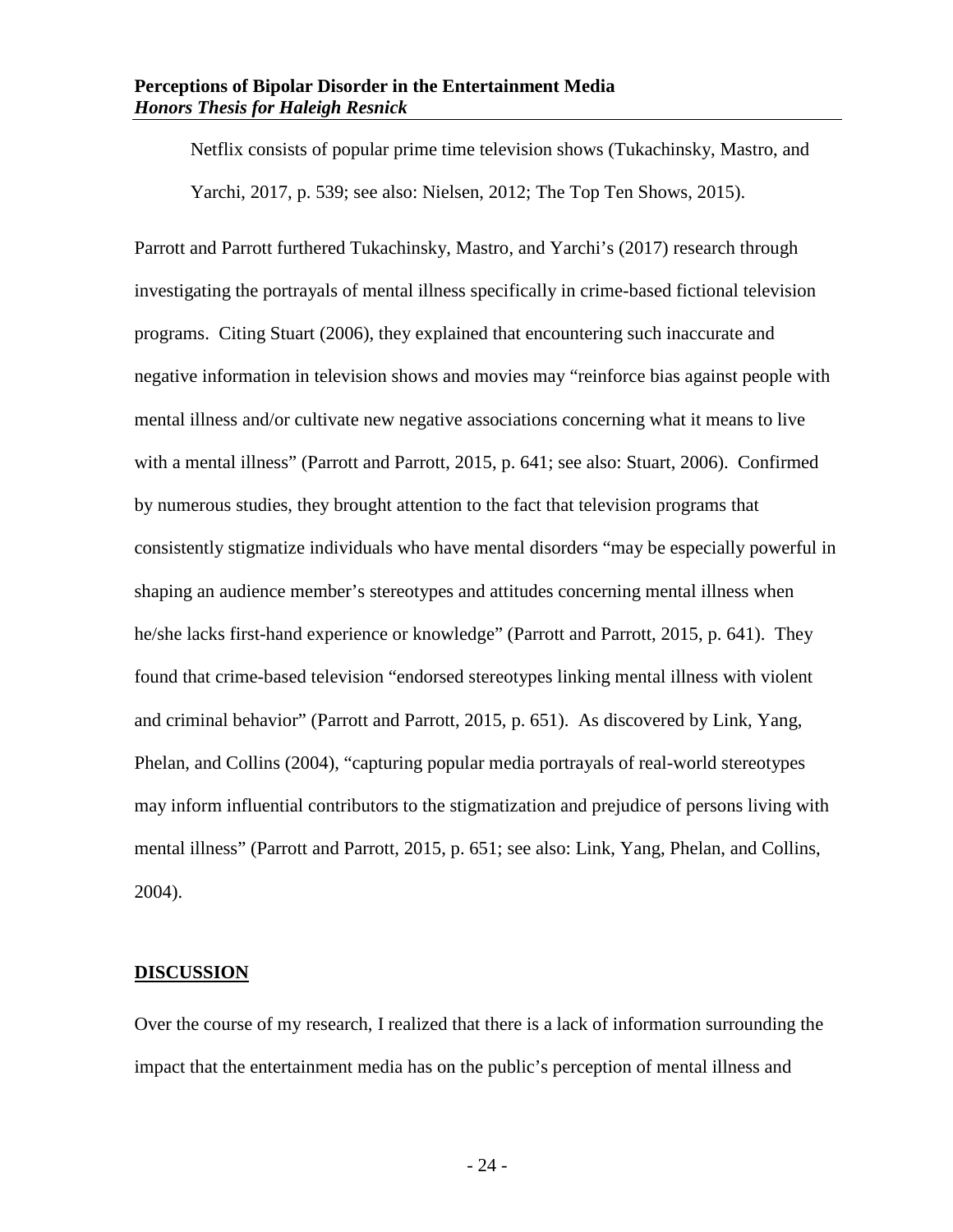bipolar disorder. I am hoping that this literature review will lead to other, more qualified, researchers to investigate this issue. Using previous experiences, individuals who have been diagnosed with bipolar disorder have such trouble disclosing it with others as a direct result of the negative associations the public has about bipolar disorder. I am hoping to demonstrate that these perceptions, mainly formed as a result of watching certain depictions from entertainment media, can ultimately lead the public to treat those who have the diagnosis differently.

After watching a scene from *Homeland*, a fictional television show airing since 2011, it became evident that bipolar disorder was being falsely depicted. What the show portrayed was a woman, with tattered clothes, screaming in the middle of a busy street. After watching this highly inaccurate scene, it made me curious as to how many other television shows and movies were leading viewers to form negative perceptions about the mental health condition. It is because of prime-time television shows like *Homeland* that make it so difficult for those who have been diagnosed with bipolar disorder to publicly share their diagnosis. I specifically chose to focus on entertainment media because I feel that it reaches a very broad audience. From my experiences, I have seen first-hand how impactful and influential entertainment media can be.

As a result of synthesizing decades worth of research, I hope to shed light on how much the entertainment media can affect individuals' perceptions of bipolar disorder. It is instrumental to demonstrate to individuals how these false perceptions can ultimately shape individuals' behaviors toward those who have the diagnosis. If researchers further investigate this issue, it would be interesting to see the percentage of negative portrayals of mental health, specifically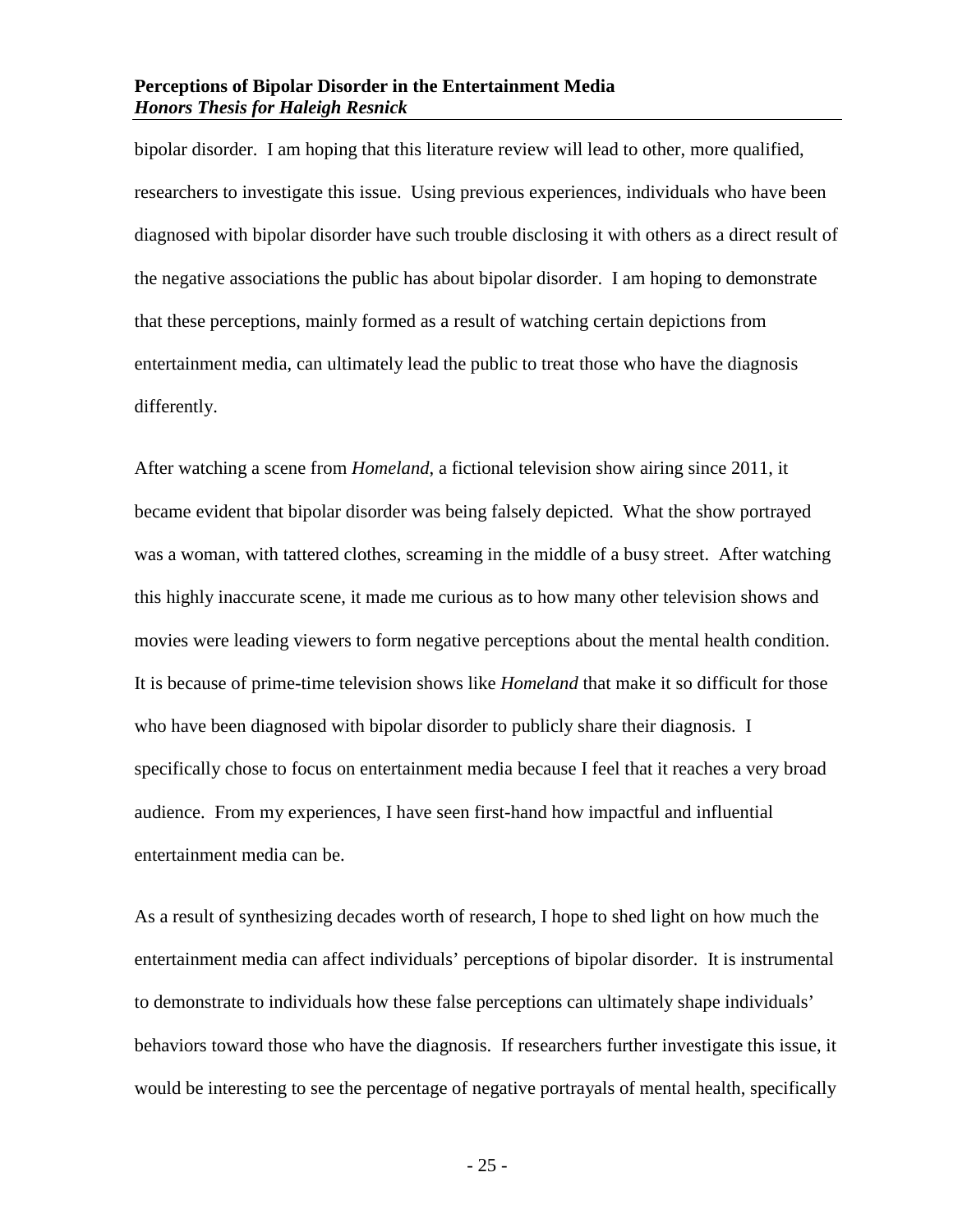of bipolar disorder, that occurred in the media after the twentieth century. It also might be noteworthy to investigate celebrity influence on mental health going forward and if that could impact the public perception of bipolar disorder.

Living in an age that has a seemingly unlimited supply of media, it seems to be the most essential time for the entertainment media to ensure the accuracy of the depictions that they are publicly depicting. Rather than exploiting the negative associations that are connotated with mental illness, the entertainment media should put more energy into tastefully and more accurately portraying all mental health conditions. It is important that this topic becomes more widespread and individuals around the country become properly educated on the mental health condition. As I learned through my research, there has not been a lot of published work surrounding bipolar disorder and the entertainment media – ultimately, I am hoping that this research changes that.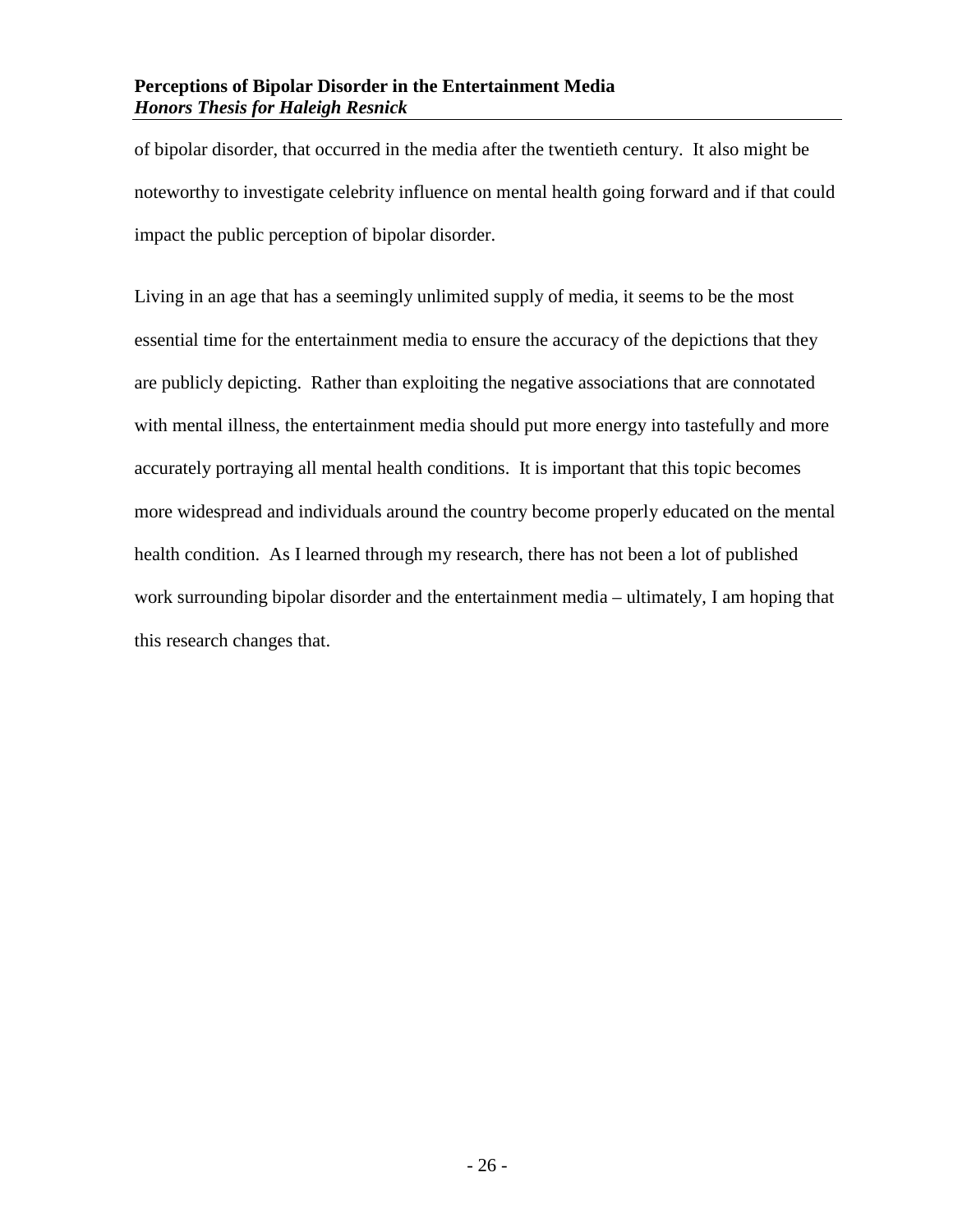#### <span id="page-29-0"></span>**APPENDICES**

Appendix A: Number of TV households in the United States from season 2000-2001 to season 2019-2020 (in millions) (Watson, 2019)

Appendix B: Favorite Media Activities in the U.S. in 2018, by Age Group (Watson, 2018)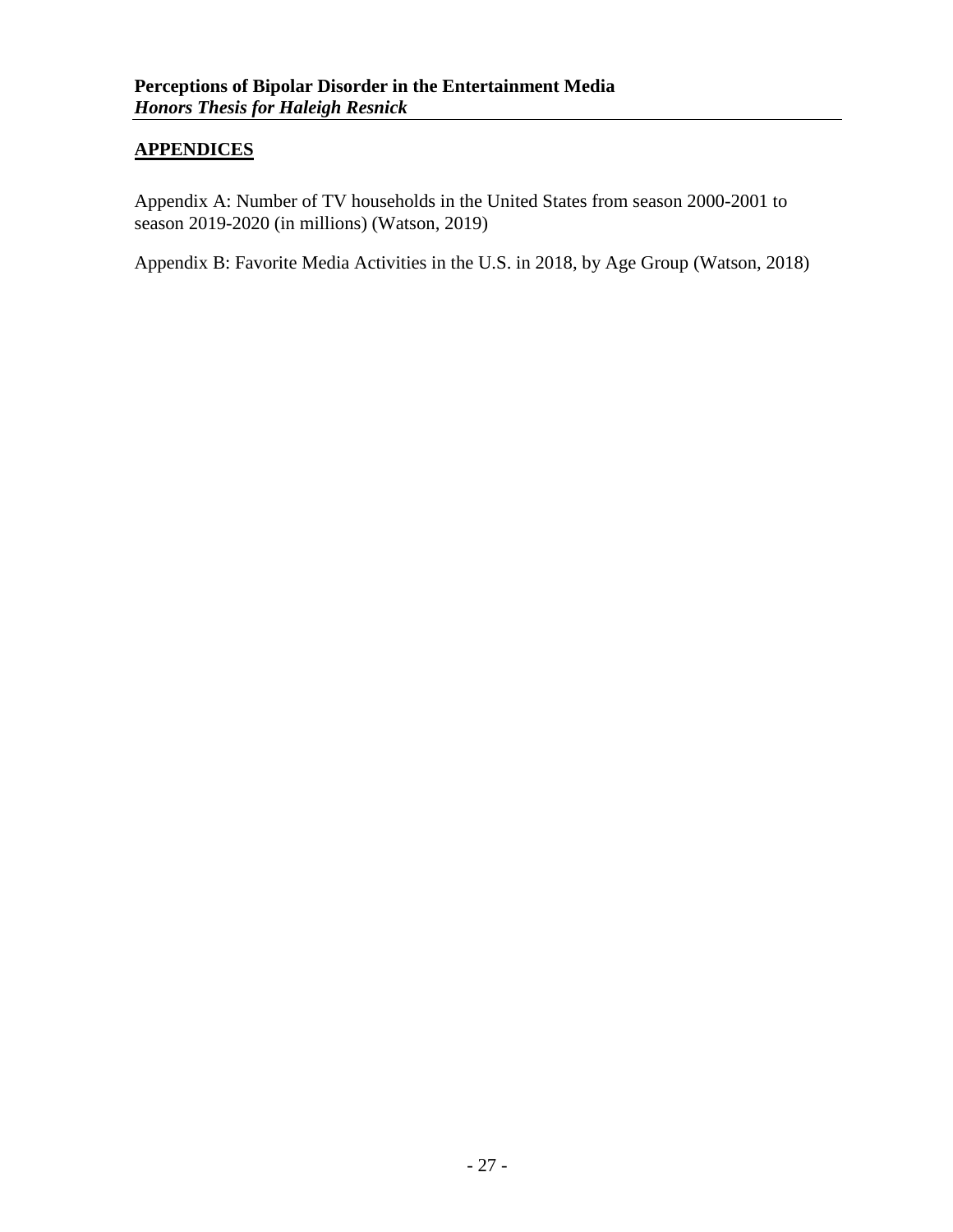<span id="page-30-0"></span>Appendix A – Number of TV households in the United States from season 2000-2001 to season 2019-2020 (in millions)



(Watson, 2019)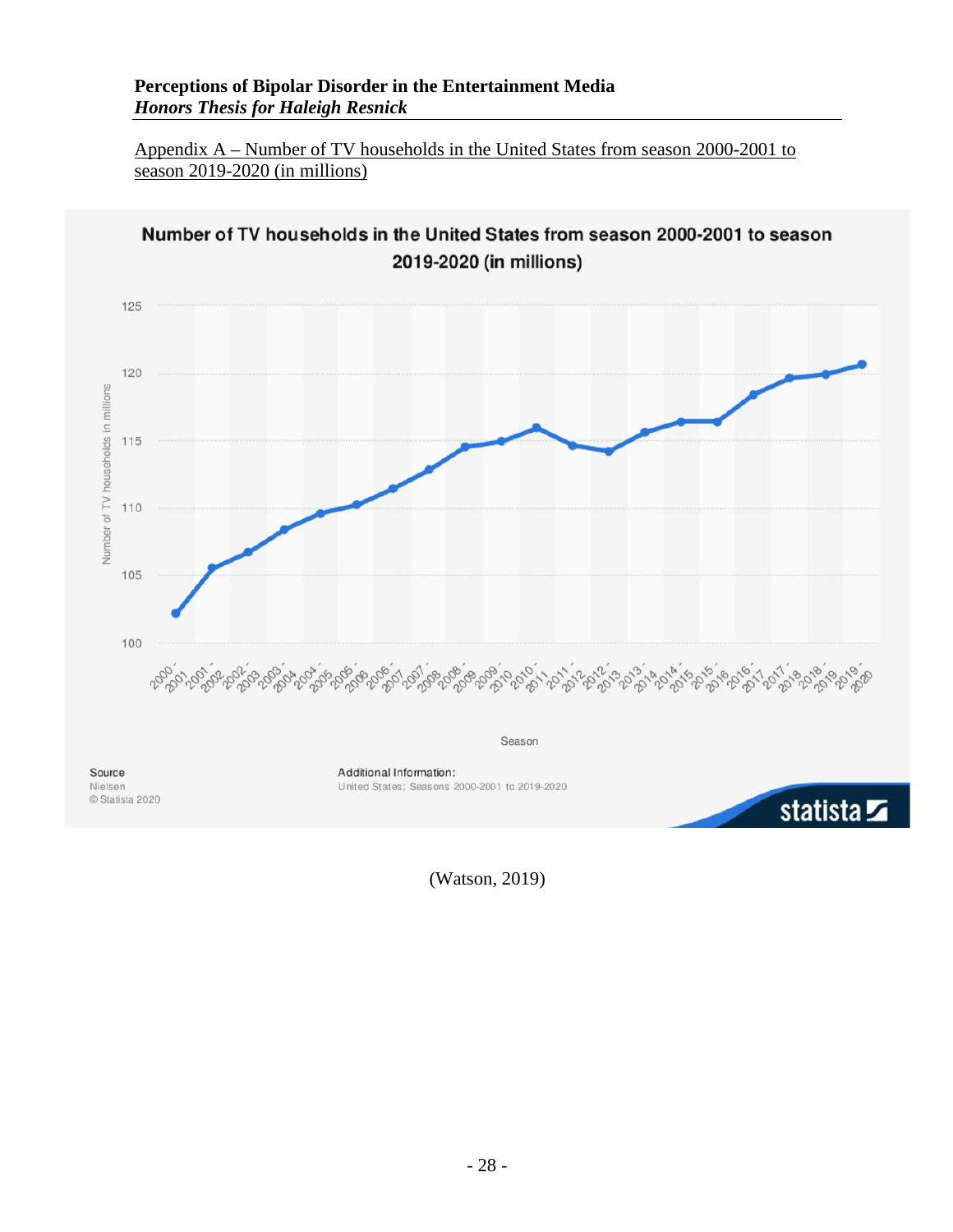<span id="page-31-0"></span>Appendix B: Favorite Media Activities in the U.S. in 2018, by Age Group



Preferred media activities among consumers in the United States as of July

(Watson, 2018)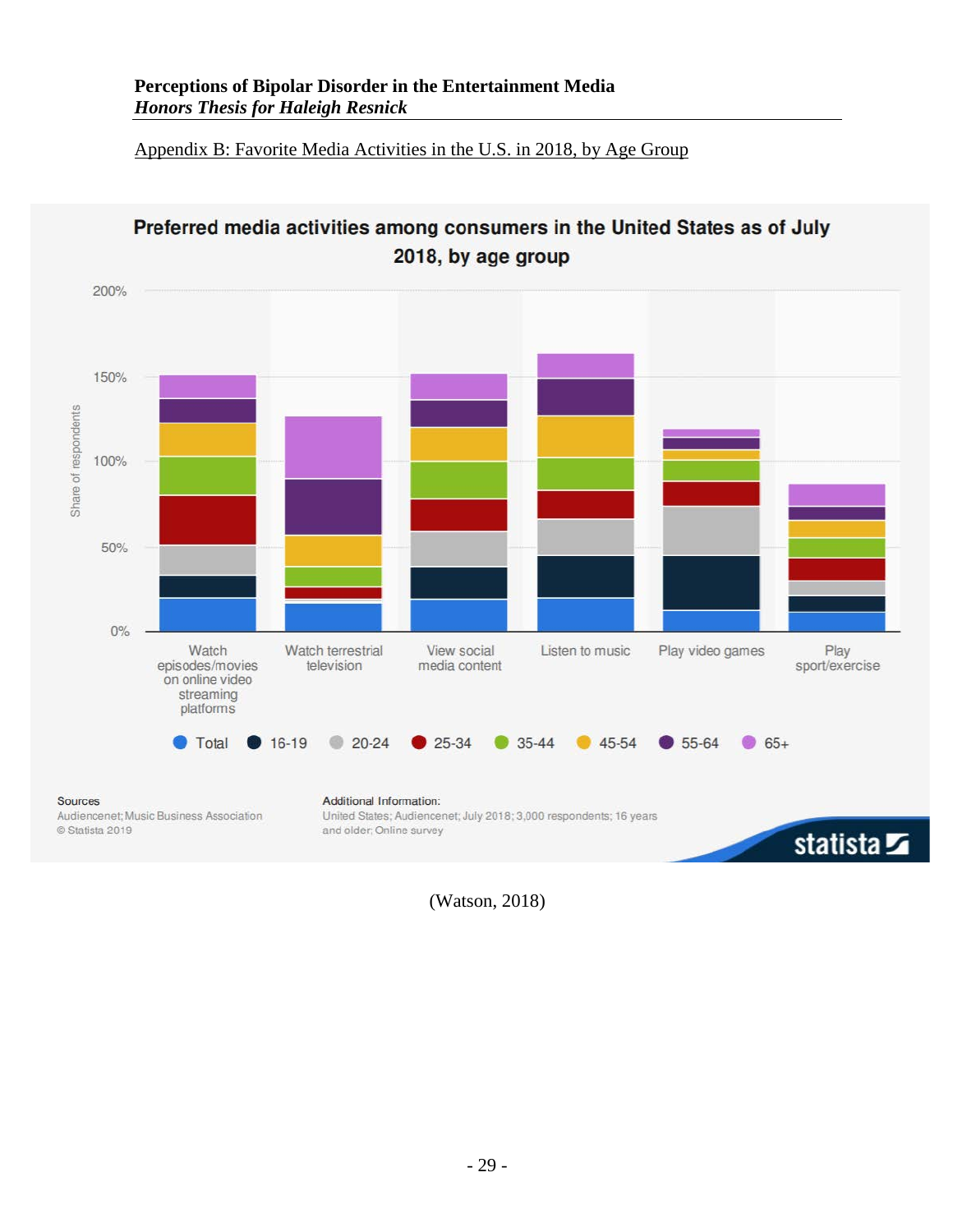#### <span id="page-32-0"></span>**REFERENCES**

- Alonso, J., Liu, Z., Evans-Lacko, S., Sadikova, E., Sampson, N., Chatterji, S., . . . and Thornicroft, G. (2018). Treatment gap for anxiety disorders is global: Results of the world mental health surveys in 21 countries. *Depression and Anxiety, 35*(3), 195-208. doi:10.1002/da.22711
- Babineau, C., McMullen, L., and Downe, P. (2017). Negotiating What Constitutes Depression: Focus Group Conversations in Response to Viewing Direct-to-Consumer Advertisements for Antidepressants. *Canadian Journal of Communication*, 42(5), 725–743. https://doi-org.bryant.idm.oclc.org/10.22230/cjc.2017v4n5a3175
- Beautrais, A. L. (2000). Risk factors for suicide and attempted suicide among young people. *Australian and New Zealand Journal of Psychiatry, 34*(3), 420–436.
- Brown, S. (2017). The Effects of Direct-To-Consumer-Advertising on Mental Illness Beliefs and Stigma. *Community Mental Health Journal, 53*(5), 534–541. https://doiorg.bryant.idm.oclc.org/10.1007/s10597-017-0121-z
- Brown, K., and Bradley, L. (2002). Reducing the stigma of mental illness. *Journal of Mental Health Counseling, 24*(1), 81–87.
- Byrne, P. (1998). Fall and rise of the movie 'psycho-killer.' *Psychiatric Bulletin, 22*(3), 174– 176. https://doi.org/10.1192/pb.22.3.174
- Buizza, C., Ghilardi, A., and Ferrari, C. (2017). Beliefs and Prejudices Versus Knowledge and Awareness: How to Cope Stigma Against Mental Illness. A College Staff Esurvey. *Community Mental Health Journal, 53*(5), 589–597. https://doiorg.bryant.idm.oclc.org/10.1007/s10597-017-0116-9
- Caputo, N. M., and Rouner, D. (2011). Narrative processing of entertainment media and mental illness stigma. *Health Communication*, *26*(7), 595–604. https://doi.org/10.1080/10410236.2011.560787
- Corrigan, P., and Watson, A. (2002). Understanding the impact of stigma on people with mental illness. *World Psychiatry: Official Journal of the World Psychiatric Association (WPA), 1*(1), 16-20.
- Diefenbach, D. L. (1997). The portrayal of mental illness on prime-time television. *Journal of Community Psychology, 25*(3), 289–302. https://doi.org/10.1002/(SICI)1520- 6629(199705)25:3<289::AID-JCOP5>3.0.CO;2-R
- Edney, D. R. (2004). Mass Media and Mental Illness: A Literature Review. *Canadian Mental Health Association, Ontario*. Retrieved from https://ontario.cmha.ca/wp-content/files/2012/07/mass\_media.pdf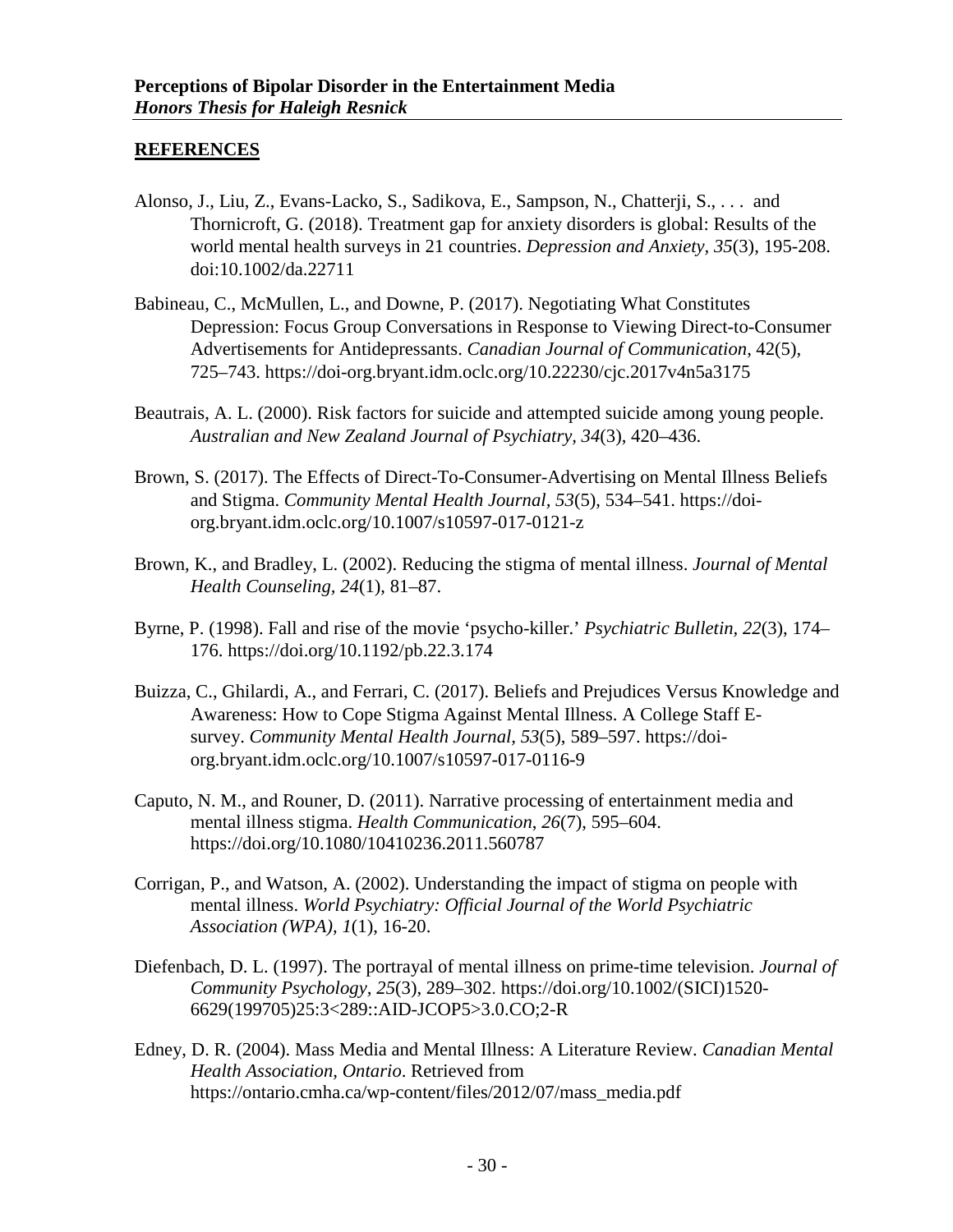- Fischoff, S. (1996). Sources of stereotyped images of the mentally ill. *Journal of Media Psychology* 1, 4–11.
- Gerbner, G.; Gross, L; Morgan, M., Signorielli, N., and Shanahan, J., (2002). Growing up with television: Cultivation processes. In J. Bryant and M. B. Oliver (Eds*.), Media effects: Advances in theory and research* (pp. 43-68). Hillsdale, NJ: Erlbaum.
- Gerbner, G. (1969b). Toward ''cultural indicators'': The Analysis of Mass Mediated Message Systems. *Communication Review, 17*(2), 137–148.
- Ghaemi, S. N., Hsu, D. J., Thase, M. et al . (2006a). Pharmacological treatment patterns at study entry for the first 500 STEP-BD participants*. Psychiatric Services*, 57 , 660– 665.
- Goffman, E. (1963). Stigma. London, UK *Penguin*.
- Granello, D. H., and Pauley, P. S. (2000). Television viewing habits and their relationship to tolerance toward people with mental illness. *Journal of Mental Health Counseling, 22*, 162– 175.
- Green, M. C., and Brock, T. C. (2000). The role of transportation in the persuasiveness of public narratives. *Journal of Personality and Social Psychology, 79*, 701–721.
- Hafferty, F. W., and Foster, S. (1994). Decontextualizing disability in the crime mystery genre: The case of the invisible handicap. *Disability & Society*, 9(2), 185–206.
- Hillert, A., Sandmann, J., Ehming, S. C., et al. (1999). The general public's cognitive and emotional perception of mental illnesses: An alternative to attitude-research. In J. Guimon, W. Fischer, and N. Sartorius (Eds.), *The image of madness: The public facing mental illness and psychiatric treatment* (pp. 56–71). Basel: Karger.
- Hoffner, C. A., and Cohen, E. L. (2015). Portrayal of mental illness on the TV Series Monk: Presumed influence and consequences of exposure*. Health Communication, 30*(10), 1046–1054. https://doi-org.bryant.idm.oclc.org/10.1080/10410236.2014.917840
- Houghton, S., Lawrence, D., Hunter, S. C., Rosenberg, M., Zadow, C., Wood, L., and Shilton, T. (2018). Reciprocal Relationships between Trajectories of Depressive Symptoms and Screen Media Use during Adolescence. *Journal of Youth & Adolescence, 47*(11), 2453–2467. https://doi-org.bryant.idm.oclc.org/10.1007/s10964-018-0901-y
- Hyler, S. F., Gabbard, G. O., and Schnieder, I. (1991). Homicidal maniacs and narcissistic parasites: Stigmatization of mentally ill persons in the movies. *Hospital and Community Psychiatry*, 42(10), 1044–1048.
- IMDb. (n.d.). Most Popular Bipolar Disorder Movies and TV Shows. Retrieved October 19, 2019, from https://www.imdb.com/search/keyword/?keywords=bipolardisorder&mode=advanced&page=1&ref\_=kw\_nxt&sort=moviemeter,asc.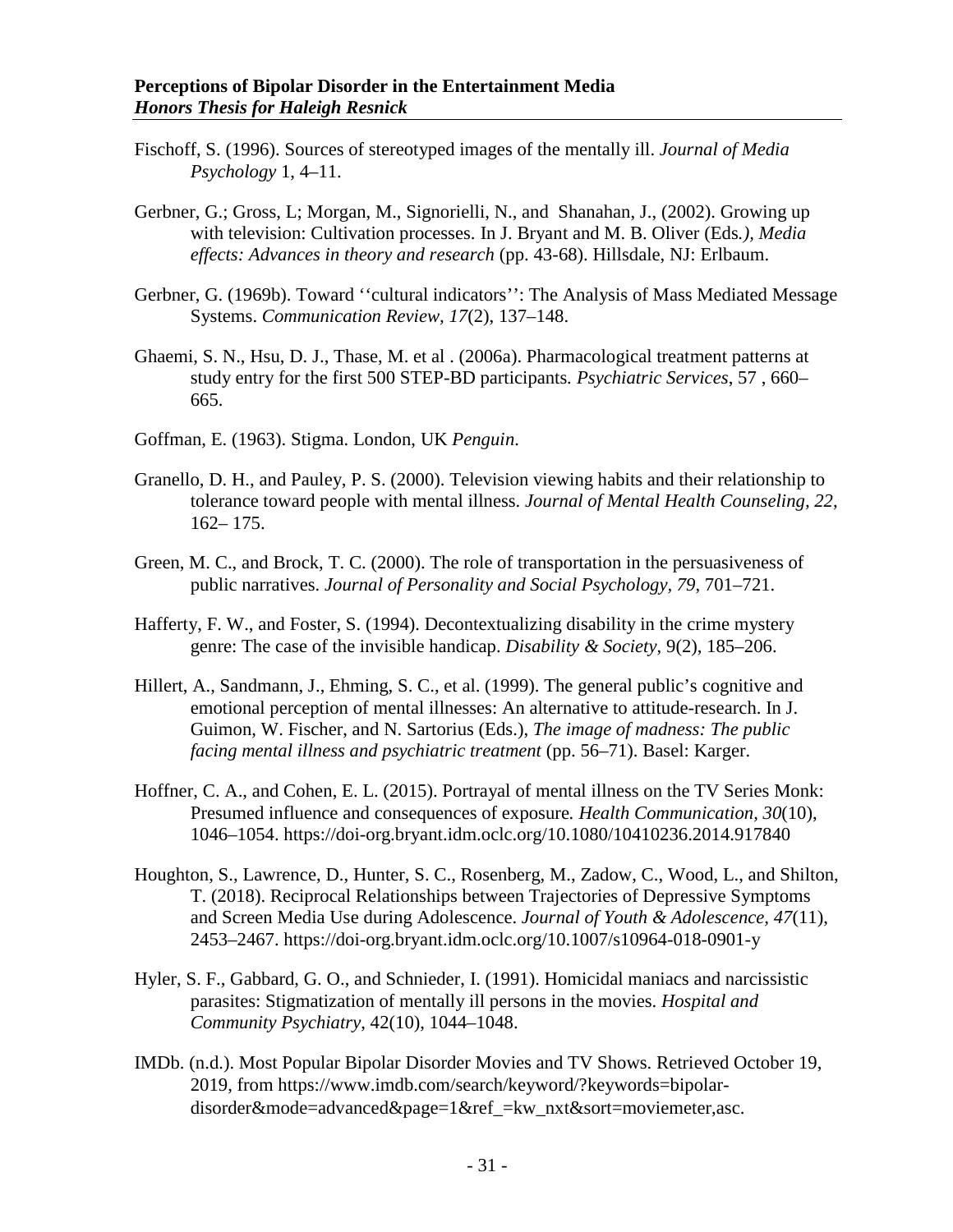- Johnson, S. L., Tharp, J. A., Peckham, A. D., and McMaster, K. J. (2016). Emotion in bipolar I disorder: Implications for functional and symptom outcomes. *Journal of Abnormal Psychology*, *125*(1), 40–52. https://doi.org/10.1037/abn0000116
- Jorm, A. F. (2000). Mental health literacy. *British Medical Journal, 177*, 396–401.
- Kerson, T. S., Kerson, J. F., and Kerson, L. A. (2000). She can have a seizure maybe; then we can watch: The portrayal of epilepsy in film. *Social Work in Health Care, 30(3)*, 95– 110.
- Klin, A. (2001). *Crime and punishment? The AIDS narrative in the daily press in Israel, 1981–1995 as a cultural construction of a disease*. Ph.D. dissertation. The Hebrew University of Jerusalem.
- Krantz-Kent, R. (2018). Television, capturing America's attention at prime time and beyond. *Beyond the Numbers: Special Studies and Research, 7(14)*, 1–11. Retrieved from https://www.bls.gov/opub/btn/volume-7/pdf/television-capturing-americasattention.pdf
- Kravetz, S., Faust, M., and David, M. (2000). Accepting the mental illness label, perceived control over the illness, and quality of life. *Psychiatric Rehabilitation Journal*, 23(4), 323–332. https://doi-org.bryant.idm.oclc.org/10.1037/h0095147
- Klin, A., and Lemish, D. (2008). Mental Disorders Stigma in the Media: Review of Studies on Production, Content, and Influences. *Journal of Health Communication*, 13(5), 434–449. https://doi-org.bryant.idm.oclc.org/10.1080/10810730802198813
- Lamboy, B., and Saïas, T. (2012). Rèduire la stigmatisation des personnes souffrant de troubles psychiques par une campagne de communication? Une synthèse de la littèrature [Reducing stigma in mental health through communication campaigns? A literature review]. *Annales Mèdico-psychologiques, 171*(2), 77-82. doi:10.1016/j.amp.2010.11.022
- Lee, A., Laurent, S., Wykes, T., Kitchen Andren, K., Bourassa, K., and McKibbin, C. (2014). Genetic attributions and mental illness diagnosis: effects on perceptions of danger, social distance, and real helping decisions. *Social Psychiatry & Psychiatric Epidemiology, 49*(5), 781–789. https://doi-org.bryant.idm.oclc.org/10.1007/s00127- 013-0764-1
- Link, B. G., Cullen, F. T., Frank, J., and Wozniak, J. F. (1987). The social rejection of former mental patients: Understanding why labels matter*. American Journal of Sociology, 92*, 1461–1500.
- Link, B. G., and Cullen, F. T. (1986). Contact with people with mental illnesses and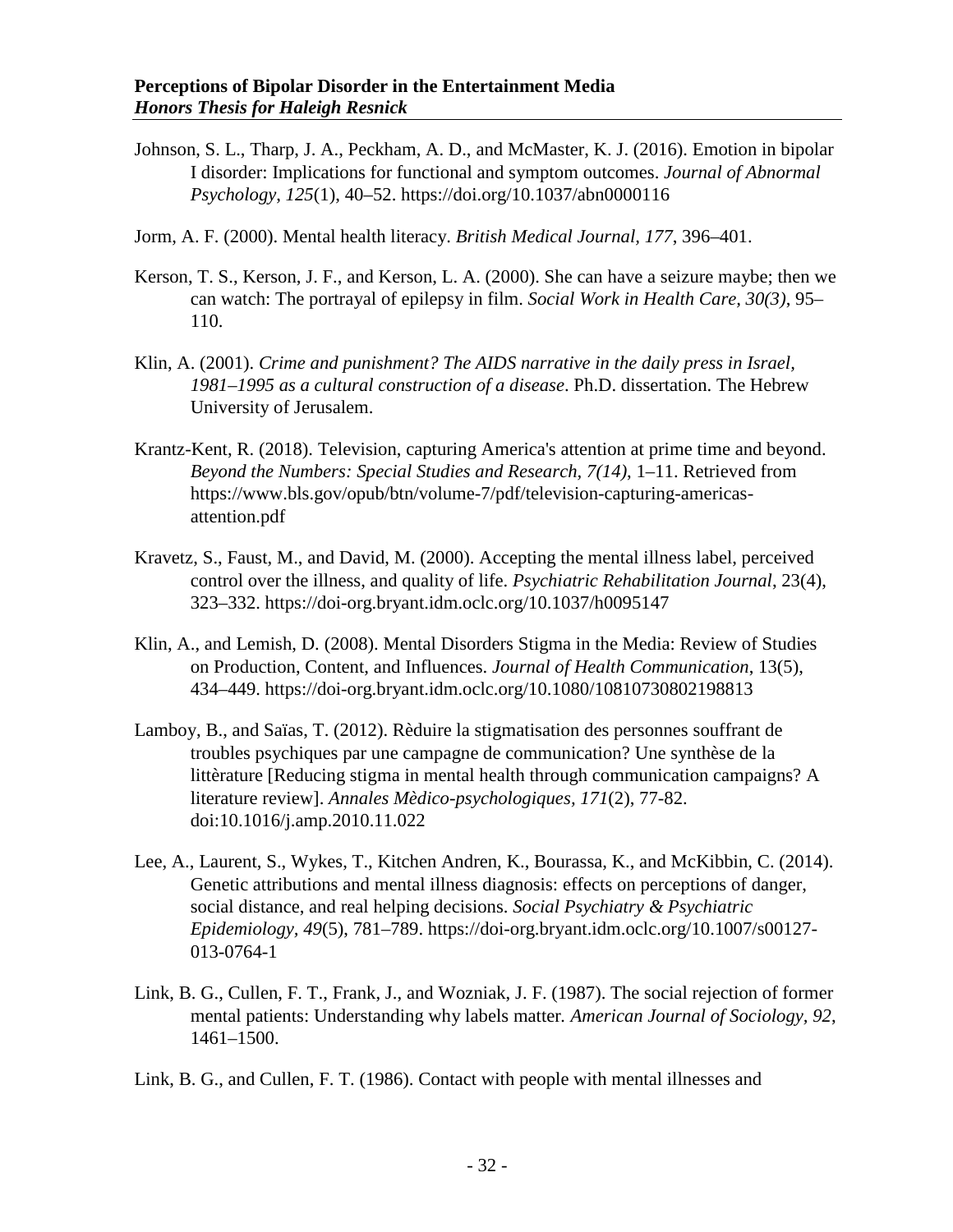perceptions of how dangerous they are. *Journal of Health and Social Behavior*, 27(4), 289-303.

- Link, B. G., and Phelan, J. C. (2014). Mental illness stigma and the sociology of mental health. *In Sociology of Mental Health* (pp. 75–100). Springer International Publishing.
- Link, B. G., Phelan, J. C., Yang, L. H., and Collins, P. Y. (2004). Measuring mental illness stigma. *Schizophrenia Bulletin*, 30(3), 511–541. https://doi.org/10.1093/oxfordjournals.schbul.a007098
- Link, B. G., Phelan, J., Bresnahan, M., Stueve, A., and Pescosolido, B. A. (1999). Public conceptions of mental illness: Labels, causes, dangerousness, and social distance. *American Journal of Public Health, 89*, 1328–1333. doi:10.2105/AJPH.89.9.1328
- Link, B.G., Struening, E.L., Neese-Todd, S., Asmussen, S., and Phelan, J.C. (2001). Stigma as a barrier to recovery: The consequences of stigma for the self-esteem of people with mental illnesses. *Psychiatric Services: A Journal of the American Psychiatric Association, 52*(12), 1621-1626. doi:10.1176/appi.ps.52.12.1621
- Lipczynska, S. (2005). Stigma web review*. Journal of Mental Health, 14(4)*, 423–425.
- Manago, B., Pescosolido, B. A., and Olafsdottir, S. (2019). Icelandic inclusion, German hesitation and American fear: A cross-cultural comparison of mental-health stigma and the media. *Scandinavian Journal of Public Health, 47*(2), 90–98. https://doiorg.bryant.idm.oclc.org/10.1177/1403494817750337
- Merikangas, K. R., Nakamura, E. F., and Kessler, R. C. (2009). Prevalence rates of anxiety disorders in recent community surveys. *Dialogues Clinical Neuroscience, 11*(1), 7–20.
- National Alliance on Mental Illness (NAMI). (2017, August). Bipolar Disorder. Retrieved October 19, 2019, from https://www.nami.org/learn-more/mental-healthconditions/bipolar-disorder.
- National Institute of Mental Health (NIMH). (2017, November). Bipolar Disorder. Retrieved October 19, 2019, from https://www.nimh.nih.gov/health/statistics/bipolardisorder.shtml.
- Nielsen (2012, August). *How people watch: A global Nielsen consumer report* (The Nielsen Company). Retrieved from http://www.nielsen.com/content/dam/corporate/us/en/reportsdownloads/Global%20Vi deo%20Report%20How%20People%20Watch.pdf
- Oritz, M., and Behm-Morawitz, L. (2015). Latinos' perceptions of intergroup relations in the U.S.: The cultivation of group-based attitudes and beliefs from English and Spanishlanguage television. *Journal of Social Issues, 75*, 90 –105. doi:10.1111/josi.12098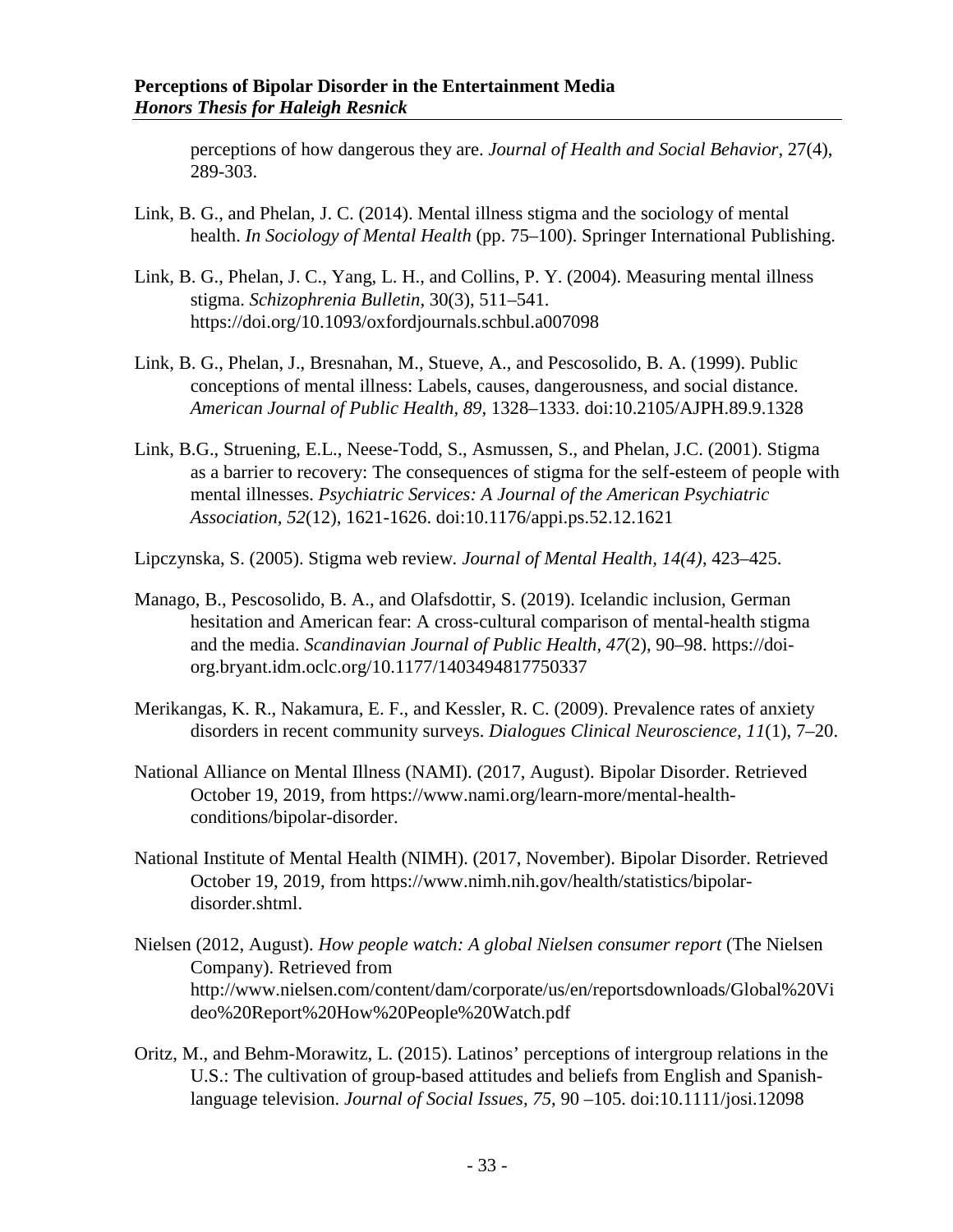- Parker, G. (2012). Bipolar ii disorder : Modelling, measuring, and managing. *Cambridge: Cambridge University Press*. (2012). Cambridge: Cambridge University Press.
- Parrott, S., and Parrott, C. T. (2015). Law & Disorder: The Portrayal of Mental Illness in U.S. Crime Dramas. *Journal of Broadcasting & Electronic Media, 59*(4), 640–657. https://doi.org/10.1080/08838151.2015.1093486
- Patel, V. (2017). Talking sensibly about depression. *PLoS Medicine, 14*(4), e1002257.
- Philo, G., and Secker, J. (1999). Media and mental health. In B. Franklin, (Ed.), *Social policy, the media and misrepresentation* (pp. 135–145). London: Routledge.
- Philo, G., Secker, J., Platt, S., Henderson, L., Mclaughlin, G., and Burnside, J. (1994). The impact of the mass media on public images of mental illness: media content and audience belief. *Health Education Journal, 53*(3), 271–281. doi: 10.1177/001789699405300305
- Pinfold, V., Byrne, P., and Toulmin, H. (2005). Challenging stigma and discrimination in communities: A focus group study identifying UK mental health service users' main campaign priorities. *The International Journal of Social Psychiatry*, 51(2), 128-38.
- Pirkis, J., Blood, R.W, Francis, C., and McCallum, K.(2006).On-screen portrayals of mental illness: Extent, nature, and impacts. *Journal of Health Communication, 11*, 523–541.
- Préville, M., Mechakra Tahiri, S. D., Vasiliadis, H.-M., Quesnel, L., Gontijo-Guerra, S., Lamoureux-Lamarche, C., and Berbiche, D. (2015). Association between perceived social stigma against mental disorders and use of health services for psychological distress symptoms in the older adult population: validity of the STIG scale. *Aging & Mental Health*, 19(5), 464–474. https://doiorg.bryant.idm.oclc.org/10.1080/13607863.2014.944092
- Rainone, N., Oodal, R., and Niederdeppe, J. (2018). The (Surprising) Impact of Televised Antidepressant Direct-to-Consumer Advertising on the Stigmatization of Mental Illness. *Community Mental Health Journal*, 54(3), 267–275. https://doiorg.bryant.idm.oclc.org/10.1007/s10597-017-0164-1
- Rose, D. (1998). Television, madness and community care. *Journal of Community & Applied Social Psychology*, 8(3), 213–228.
- Rusch, L., Kanter, J., Angelone, A., and Ridley, R. (2008). The Impact of In Our Own Voice on Stigma. *American Journal of Psychiatric Rehabilitation*, 11(4), 373–389. https://doi-org.bryant.idm.oclc.org/10.1080/15487760802397660
- Satcher, D. (1999). *Mental health: A report of the surgeon general*. Retrieved from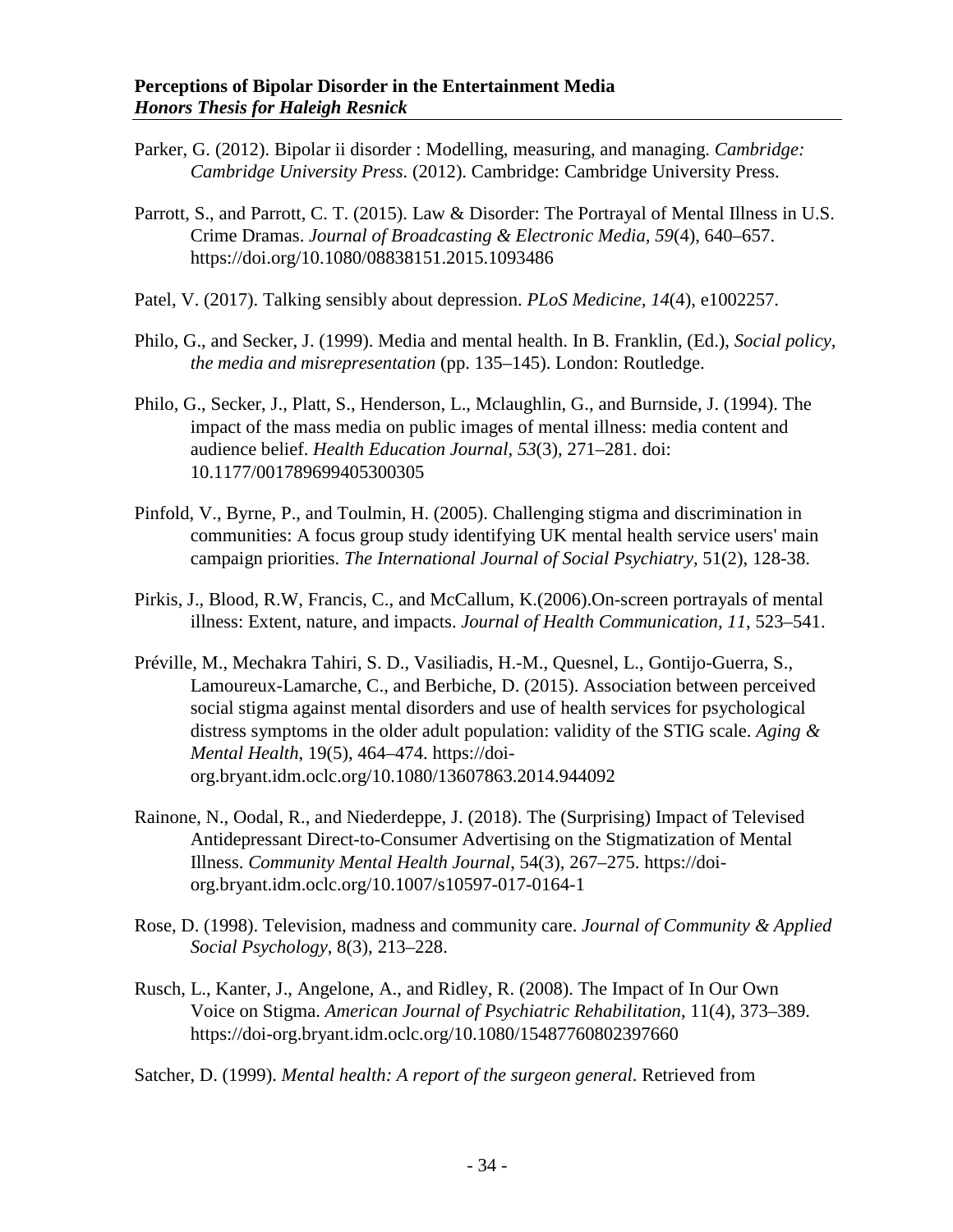http://www.surgeongeneral.gov/library/mentalhealth/home.html. Last accessed October 1, 2007.

- Schiappa, E., Gregg, P. B., and Hewes, D. E. (2005). The parasocial contact hypothesis. *Communication Monographs*, 72, 92–115. https://doiorg.bryant.idm.oclc.org/10.1080/0363775052000342544
- Schmader, T., and Lickel, B. (2006). Stigma and shame: Emotional responses to the stereotypic actions of one's ethnic ingroup. In S. Levin and C. Van Laar (Eds.), *Stigma and group inequality* (pp 281–286). Mahwah, NJ: Lawrence Erlbaum.
- Signorielli, N. (1989). The stigma of mental illness on television*. Journal of Broadcasting and Electronic Media*, 3, 325–331.
- Slater, M. D., and Rouner, D. (2002). Entertainment-education and elaboration likelihood: Understanding the processing of narrative persuasion. *Communication Theory, 12*, 173–191.
- Smith, S. L., Choueiti, M., Choi, A., Pieper, K., and Moutier, C. (2019). Mental Health Conditions in Film & TV: Portrayals that Dehumanize and Trivialize Characters. *USC Annenberg Inclusion Initiative*, 1–42. Retrieved from http://assets.uscannenberg.org/docs/aii-study-mental-health-media\_052019.pdf
- Stout, P. A., Villegas, J., and Jennings, N. A. (2004). Images of Mental Illness in the Media: Identifying Gaps in the Research. *Schizophrenia Bulletin, 30(3)*, 543–561. <https://doi.org/10.1093/oxfordjournals.schbul.a007099>
- Stuart, H. (2008). Fighting the stigma caused by mental disorders: Past perspectives, present activities, and future directions. *World Psychiatry: Official Journal of the World Psychiatric Association (WPA), 7*(3), 185-188.
- Stuart, H. (2006). Media portrayal of mental illness and its treatments. *CNS Drugs, 20*, 99– 106. doi:10.2165/00023210-200620020-00002
- Substance Abuse and Mental Health Services Administration Advisory (SAMHSA). (2016). An Introduction to Bipolar Disorder and Co-Occurring Substance Use Disorders. *HHS Publication No. (SMA) 16-4960*, 1–12. Retrieved from https://store.samhsa.gov/system/files/sma16-4960.pdf
- Tajfel, H., and Turner, J. C. (1986). The social identity theory of intergroup behaviour. In S. Worchel and W. G. Austin (Eds.), *Psychology of intergroup relations* (pp. 7–24). Chicago, IL: Nelson.
- The Top Ten Shows on Netflix and Hulu in July 2015. (2015, August 25). Retrieved from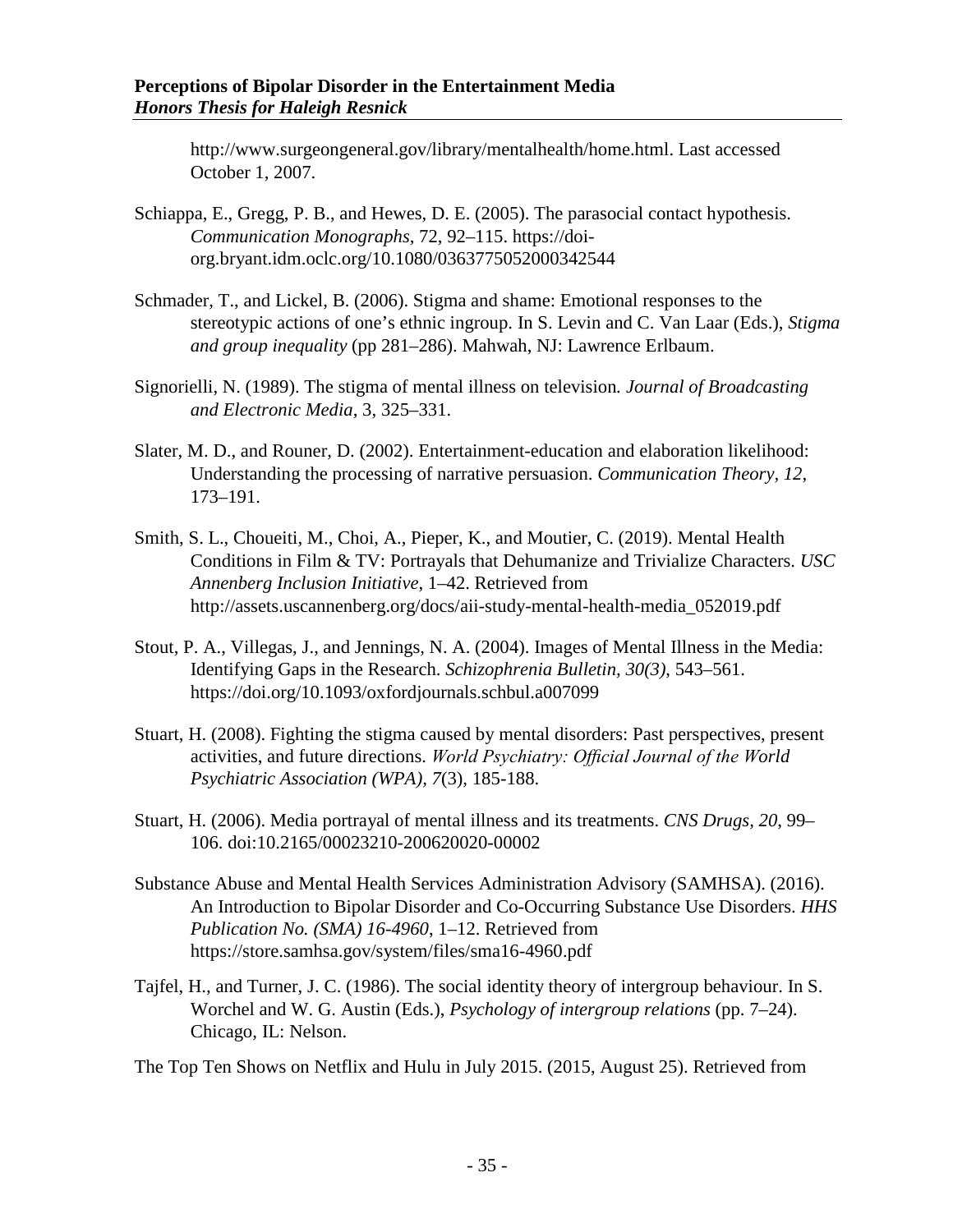http:// www.thedrum.com/news/2015/08/25/top-ten-shows-netflix-and-hulu-july-2015-seinfeldinvestment-pays

- Tondo, L., Baldessarini, R. J., Hennen, J. and Floris, G. (1998). Lithium maintenance treatment of depression and mania in Bipolar I and Bipolar II disorders. *American Journal of Psychiatry*, 155 , 638–645.
- Truschel, J., and Montero, H. A. (2019). Bipolar Definition and DSM-5 Diagnostic Criteria. Retrieved from https://www.psycom.net/bipolar-definition-dsm-5/
- Tukachinsky, R., Mastro, D., and Yarchi, M. (2017). The Effect of Prime-Time Television Ethnic/Racial Stereotypes on Latino and Black Americans: A Longitudinal National Level Study. *Journal of Broadcasting & Electronic Media, 61*(3), 538–556. https://doi-org.bryant.idm.oclc.org/10.1080/08838151.2017.1344669
- Tukachinsky, R., and Tokunaga, R. S. (2013). The effects of engagement with entertainment. *Communication Yearbook, 37*, 287–318.
- Wahl O.F. (2003). Depictions of mental illnesses in children's media. *Journal of Mental Health*, *12*(3), 249–258. Retrieved from http://bryant.idm.oclc.org/login?url=http://search.ebscohost.com/login.aspx?direct=tru e&db=rzh&AN=106742061&site=ehost-live
- Wahl, O. F., Borostovik, L., and Rieppi, R. (1995). Schizophrenia in popular periodicals. *Community Mental Health Journal, 31*(3), 239–48. https://doi.org/10.1007/BF02188750
- Wahl, O. F., and Kaye, A. L. (1992). Mental illness topics in popular periodicals. *Community Mental Health Journal, 28*(1), 21–8.
- Wahl, O.F. (1992). Mass media images of mental illness: A review of the literature. *Journal of Community Psychology, 20*(4), 343-352.
- Wahl, O. F., and Lefkowits, J. Y. (1989). Impact of a television film on attitudes toward mental illness. *American Journal of Community Psychology, 17*, 521–528. doi:10.1007/BF00931176
- Wang, P. S., Aguilar-Gaxiola, S., Alonso, J., Angermeyer, M. C., Borges, G., Bromet, E. J., Bruffaerts, R., de Girolamo, G., de Graaf, R., Gureje, O., Haro, J. M., Karam, E. G., Kessler, R. C., Kovess, V., Lane, M. C., Lee, S., Levinson, D., Ono, Y., Petukhova, M., Posada-Villa, J., … Wells, J. E. (2007). Use of mental health services for anxiety, mood, and substance disorders in 17 countries in the WHO world mental health surveys. *Lancet (London, England), 370*(9590), 841–850. https://doi.org/10.1016/S0140-6736(07)61414-7

Warner, R. (2008). Implementing local projects to reduce the stigma of mental illness.